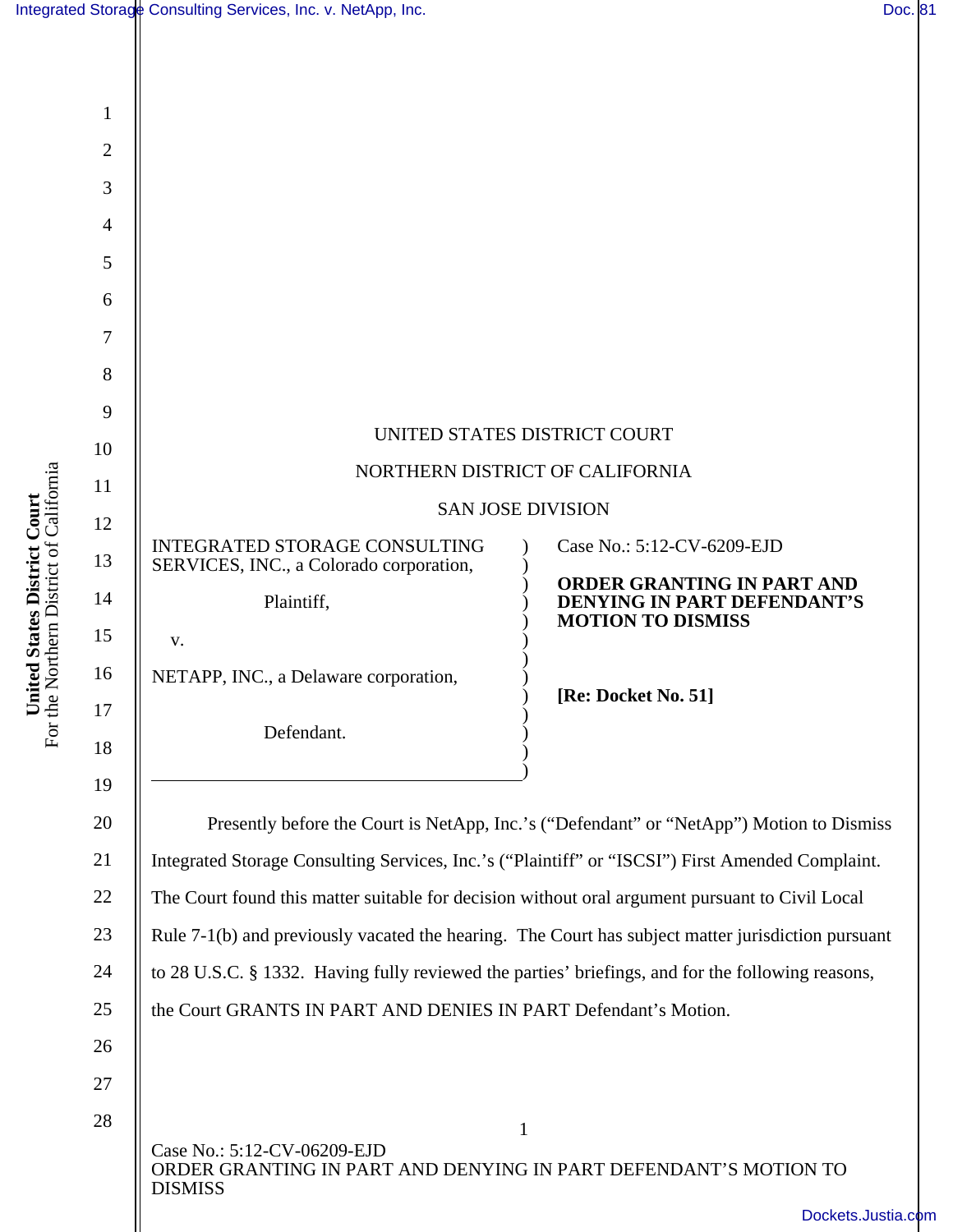### **I. BACKGROUND**

1

2

3

4

5

6

7

8

9

10

11

12

13

14

15

16

17

18

19

20

21

22

23

24

25

26

Plaintiff ISCSI is a Colorado corporation with its principal place of business in Colorado. Docket No. 44, First Amended Complaint ("FAC") ¶ 2. Defendant NetApp is a Delaware corporation with its principal place of business in California. Id. ¶ 4.

Plaintiff markets data center and IT services on behalf of Defendant. Id. ¶ 3. Defendant does not typically sell directly to end users. Id. ¶ 11. Instead, in most cases, NetApp sells its products to NetApp distributors, who then sell NetApp products to resellers such as ISCSI, which then sell NetApp products to end user businesses. Id. However, NetApp works directly to promote sales to end users to ensure satisfactory sales of its products. Id. ISCSI invests hundreds of thousands of dollars in its sales representatives and systems engineers through payment of wages, funding training, and paying for certification tests, to be able to meet NetApp's required guidelines. Id. ¶ 12.

ISCSI has been a NetApp reseller/partner since June 2, 2004. Id. ¶ 13. On or about April 16, 2008, Plaintiff ISCSI and NetApp entered into a revised Reseller Authorization Agreement ("2008 Agreement"). Id. The most recent ISCSI-NetApp written Reseller Authorization Agreement became effective on January 19, 2011 ("2011 Agreement"). Id. In order to become a NetApp partner/reseller, a business must accept the terms and conditions of NetApp's Reseller Authorization Agreement. Id. ¶ 14. The Reseller Authorization Agreement is a standardized agreement that has been prepared by NetApp. Id.

Sometime between December 2010 and January 2011, Plaintiff attempted to negotiate the terms of the 2011 Agreement. See id. ¶¶ 17-18. Bob Voydat of ISCSI reached out to Sam Sears of NetApp numerous times to attempt to edit the limitation of liability and other provisions of the reseller agreement because NetApp's website would not accept contract edits. Id. ¶ 18. In mid-January, 2011, Sam Sears told Mr. Voydat that NetApp would not amend the contract and he said that ISCSI was free to accept the agreement and remain a NetApp partner or not accept the agreement and ISCSI would no longer be a NetApp partner. Id. ¶ 19.

27 28

> Case No.: 5:12-CV-06209-EJD ORDER GRANTING IN PART AND DENYING IN PART DEFENDANT'S MOTION TO DISMISS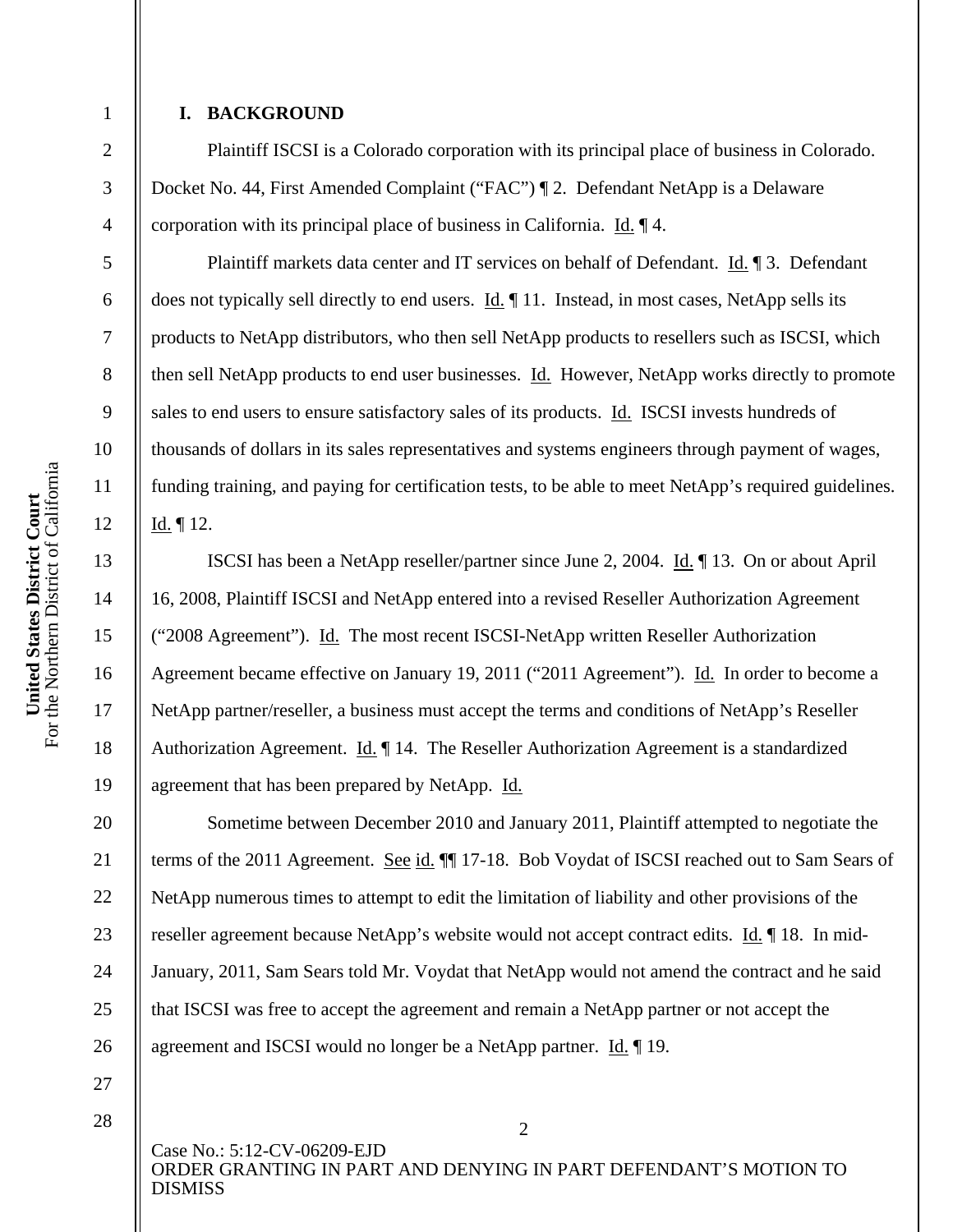2

3

4

5

6

7

8

9

10

11

12

13

14

15

16

17

18

19

20

21

22

23

24

25

26

27

A number of other documents are alleged to be incorporated by reference into the Agreements, including NetApp's Partner Program Professional Services Certification Program Guide, 2013 North America Commercial USPS Reseller Guide, 2008 VIP Partner Guide, and 2010 Reseller Guide. Id. ¶¶ 20, 24, 25, 26. These documents are alleged by Plaintiff to contain certain contractual terms, which the Court discusses in more detail below.

From time to time NetApp and a partner may decide to complete an Account Teaming Agreement, which further describes NetApp's and ISCSI's obligations for each registered opportunity. Id. ¶ 43. For example, in reliance on its right to payments on all revenues from the sale of NetApp products and services, on or about December 14, 2009, ISCSI and NetApp entered into a Teaming Agreement ("CaridianBCT Teaming Agreement") for the provision of services to CaridianBCT, an ISCSI-procured customer. The CaridianBCT Teaming Agreement provides in relevant part that the parties, ISCSI and NetApp, will act in accordance with the terms and conditions set forth in the CaridianBCT Teaming Agreement. Id. NetApp and ISCSI entered into a similar Teaming Agreement for Xilinx. Id. ¶ 44.

On or about March 2007, Plaintiff and customer Tri-State entered into a Supplier Alliance Agreement, as amended May, 2009, in which Plaintiff ISCSI agreed to provide to Tri-State, and Tri-State agreed to pay Plaintiff for, NetApp products and services at a specified discount for a two year term per each Supplier Alliance Agreement, subject to renewal. Id. ¶ 49.

On or about September 27, 2010, Plaintiff and Xilinx entered into a Master Service Agreement, in which Plaintiff ISCSI agreed to provide to Xilinx, and Xilinx agreed to pay ISCSI, for ISCSI's sale of NetApp services to Xilinx. Id. ¶ 50.

During the term of the Agreements, ISCSI was one of NetApp's lead sales agents, receiving numerous awards and recognition from NetApp for the quality of its performance and volume of its sales. Id. ¶ 51.

On or about December 12, 2008, NetApp referred ST Micro to competing reseller Agilysys and possibly other resellers, and granted Agilysys a dual registration—the very same kind of registration which NetApp had already granted to ISCSI. Id. ¶ 52. NetApp failed to notify ISCSI

28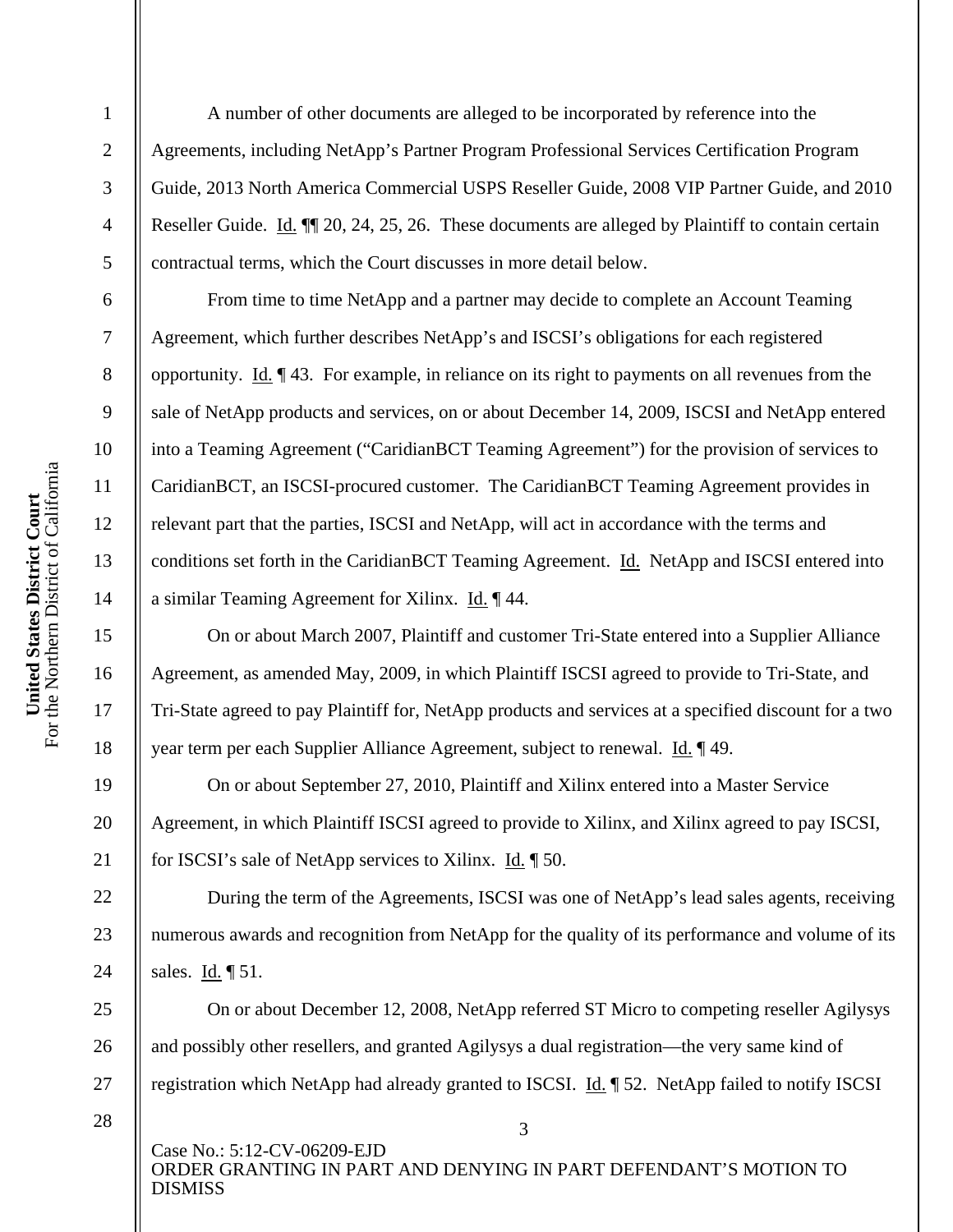2

3

4

5

6

7

8

9

10

11

12

13

14

15

16

17

18

19

20

21

22

23

24

25

26

of this dual registration until after ST Micro placed approximately \$1 million worth of orders for NetApp products and services. Id. NetApp employees Rick Congdon, Keith Macove, Tyler Beecher, Tim Maggs, and Sam Sears encouraged ISCSI to continue to work to win the business for NetApp, but had no intention of supporting ISCSI's efforts, which resulted in harming ISCSI's future business relationship with ST Micro. Id. Through no fault of ISCSI, ISCSI has not taken another order from ST Micro since the dual registration in December 2008. Id.

On or about June 30, 2010, NetApp employees Rick Congdon, Keith Macove, Tyler Beecher, Todd Donaldson, Michelle Lanuza and Sam Sears referred CaridianBCT to Trace3 and possibly other resellers through Lanuza's verbal dual registration, stating to Jed Summerton, Director IT of CaridianBCT, that CaridianBCT would get the same registered pricing regardless of which partner CaridianBCT selected in response to Request for Proposals ("RFP") issued by CaridianBCT, and for which NetApp had already granted the exact same registration to ISCSI. Id. ¶ 53. NetApp failed to notify ISCSI of Lanuza's verbal dual registration of CaridianBCT until after CaridianBCT awarded the RFP to Trace3. NetApp employees Congdon, Macove, Beecher, Donaldson, Lanuza, and Sears encouraged ISCSI to continue to work to win the business for NetApp, but had no intention of supporting ISCSI's efforts, which resulted in harming ISCSI's future business relationship with CaridianBCT. Id.

On or about March 30, 2011, NetApp disrupted the Tri-State bidding process by requiring Tri-State to negotiate a volume purchase agreement ("VPA") directly with NetApp so that Tri-State was free to select any partner. NetApp also informed Tri-State of the criteria that they should use to select the NetApp partner and did nothing to support ISCSI's existing registrations with Tri-State for numerous opportunities, as well as the actual bid process for Tri-State. Id. ¶ 54. Prior to the VPA, Tri-State had been denied VPAs in 2007 and 2009 because its annual sales volume did not meet the minimum NetApp criteria of \$4 million. By requiring Tri-State to negotiate a VPA, NetApp refused to respect the price protection of registered opportunities described by the 2011 Reseller Authorization Agreement. Id.

27 28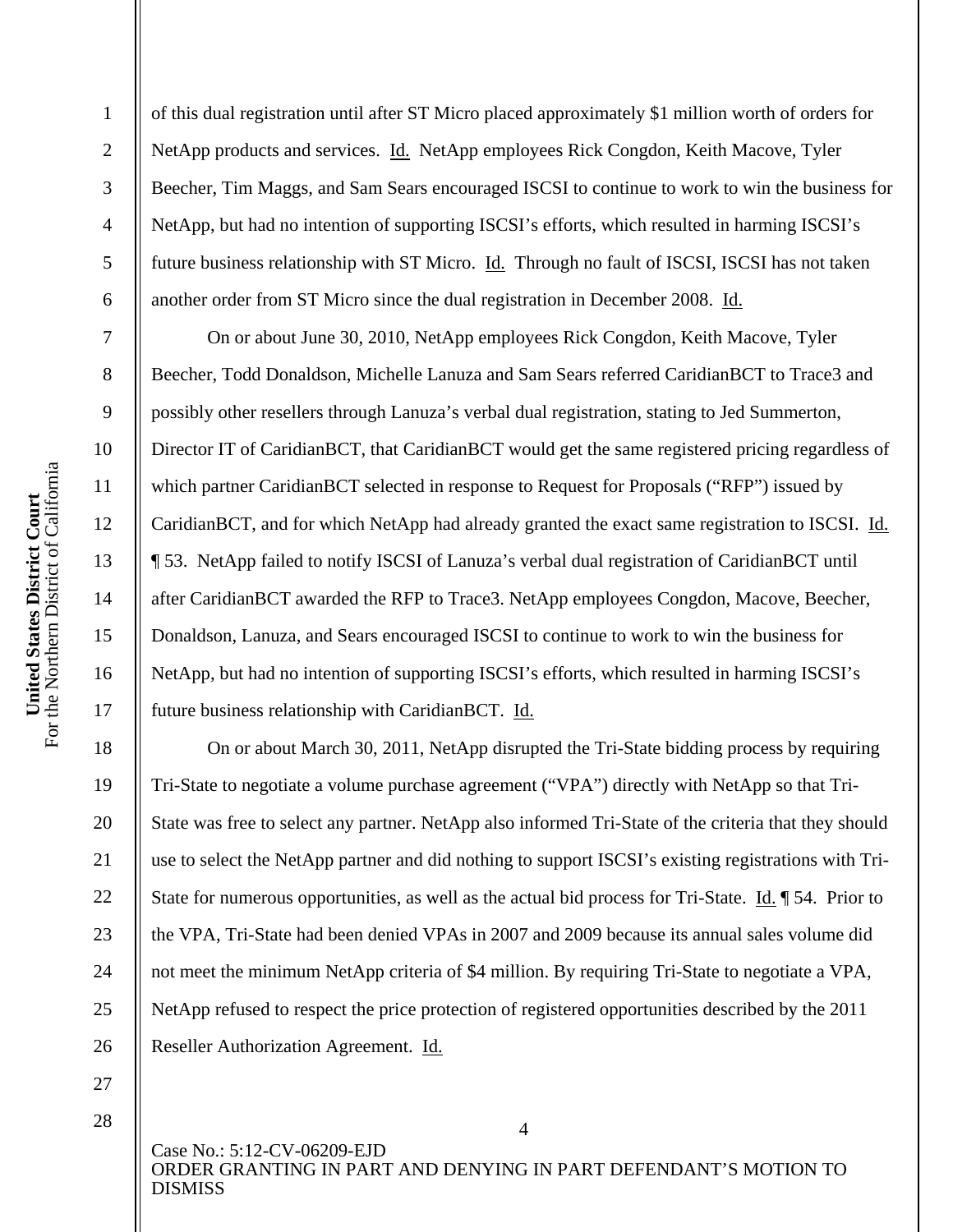2

3

4

5

6

7

8

9

10

11

12

13

14

15

16

17

18

19

20

21

22

23

24

25

26

On or about September 25, 2012, NetApp referred Xilinx to World Wide Tech, Longview, e-Plus, and possibly other resellers and instructed Xilinx that ISCSI will no longer be the NetApp partner covering Xilinx. Id. ¶ 55. NetApp declined or refused to extend several existing ISCSI registrations and thus ISCSI is no longer able to provide Xilinx with VPA pricing per the established NetApp VPA with Xilinx. Id.

In the months preceding NetApp's dual registration of the Customers and/or referral of the Customers to other resellers, authorized representatives of NetApp specifically encouraged ISCSI to continue to sign-up new customers. Id. ¶ 60. ISCSI continued its efforts to sell NetApp products and services to the Customers while NetApp decided which partner would actually get the deal from the Customers. Id. ¶ 62.

On or about June 2010, Ms. Lanuza told Jed Summerton, IT Director at CaridianBCT, that CaridianBCT would get the same registered pricing regardless of which partner CaridianBCT selected in response to a Request for Proposals ("RFP") issued by CaridianBCT. Id. ¶ 65. On or about July 2010, CaridianBCT selected Trace3 as its NetApp partner, resulting in no pricing disadvantage to CaridianBCT. Id. ¶ 66.

On or about June 30, 2010, Robert Voydat, President of ISCSI, sent an e-mail request to Tyler Beecher stating his concerns regarding Ms. Lanuza's conduct encompassing past and present engagements at CaridianBCT. Id. ¶ 68. Mr. Beecher never responded to Mr. Voydat's repeated requests to meet and discuss the CaridianBCT situation and RFP. Mr. Beecher did not schedule a meeting until September 2010, after ISCSI's competitor, Trace3, had been awarded the CaridianBCT RFP. Id.

On or about June 30, 2010, Robert Voydat of ISCSI repeatedly requested Messrs. Macove's and Sears' assistance to schedule a meeting with Mr. Beecher to discuss Michelle Lanuza's conduct concerning the CaridianBCT RFP registrations and pricing concerns, but Mr. Macove and Mr. Sears said that Mr. Beecher would not meet with ISCSI to discuss the matter. Id. ¶ 69.

27 28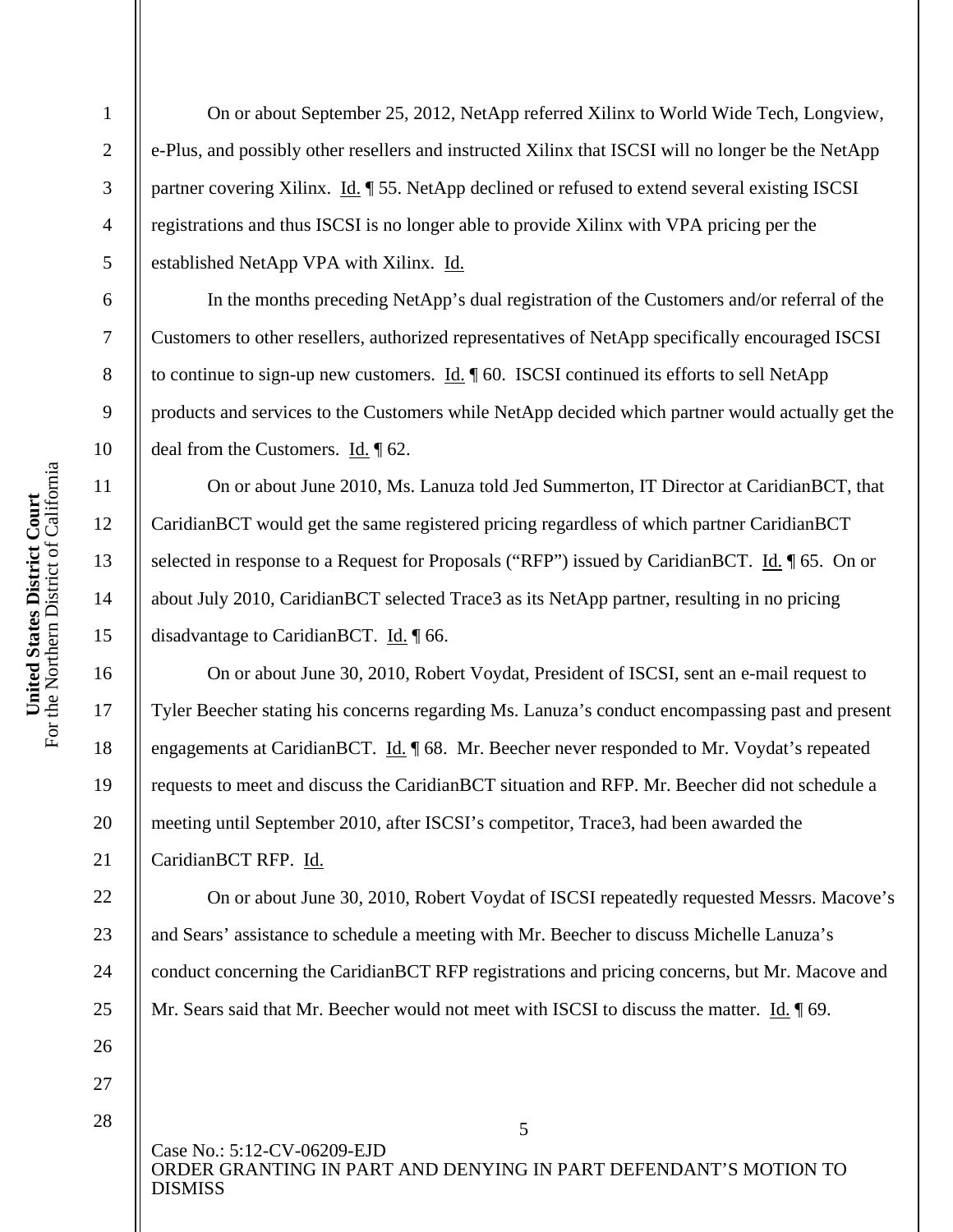In response to Robert Voydat's requests to Mr. Beecher for a meeting with Beecher, on or about June 30, 2010, Mr. Beecher left a voicemail for Bob Voydat stating that he [Mr. Beecher] would "support ISCSI 100%." Id. ¶ 70.

Notwithstanding Mr. Beecher's assurance to support ISCSI 100%, and on information and belief, NetApp employee Beecher intentionally allowed Ms. Lanuza to conduct a sales campaign at CaridianBCT. Id. ¶ 71.

By April 2011, ISCSI had been the established NetApp partner at Tri-State for the preceding seven years. Id. ¶ 73. Mr. Sears and Mr. Donaldson never met with ISCSI to discuss how they were going to support ISCSI at Tri-State when the Tri-State Bid selection process for the NetApp partner was issued in March of 2011. Id. Instead, on or about March 2011, Messrs. Donaldson and Sears met with Susan Bullwinkle at Trace3 to plan the "new policy that Tri-State has to sign a VPA (Volume Purchase Agreement) with NetApp." Id. ISCSI had several accepted registrations with Tri-State during the bid selection process that were not honored after Tri-State selected Trace3 as its NetApp partner. Id. The VPA was granted even though NetApp had refused to complete VPAs in 2007 and 2009 for Tri-State because Tri-State's annual sales volume was below the \$4 million revenue requirement to qualify for a VPA. Id.

On or about June 2010, NetApp employee Sam Sears failed to extend the registration request for ISCSI for the CaridianBCT RFP for an additional 180 days. Id. ¶ 74.

On or about April 2011, Sam Sears informed Mark Musilek of ISCSI-procured customer Tri-State, that NetApp had instituted a "new policy" that required customers to sign a VPA (Volume Purchase Agreement) with NetApp, after which Tri-State could select the NetApp Partner that it wanted to use. Id. ¶ 75. Previously, in 2007 and again in 2009, NetApp refused to negotiate a VPA with Tri-State as Tri-State's annual NetApp Sales revenue did not meet the \$4+ Million Annual Sales requirement necessary to establish a NetApp VPA. Id.

On or about April, 2011, Mr. Sears informed Mark Musilek of Tri-State that Tri-State should base its partner selection on various criteria that Mr. Sears and NetApp provided to Tri-State, and thereby encouraged Tri-State to award bids to another reseller. Id. ¶ 76. The first bid

28

Case No.: 5:12-CV-06209-EJD ORDER GRANTING IN PART AND DENYING IN PART DEFENDANT'S MOTION TO DISMISS

6

1

2

3

4

5

6

7

8

9

10

11

12

13

14

15

16

17

18

19

20

21

22

23

24

25

26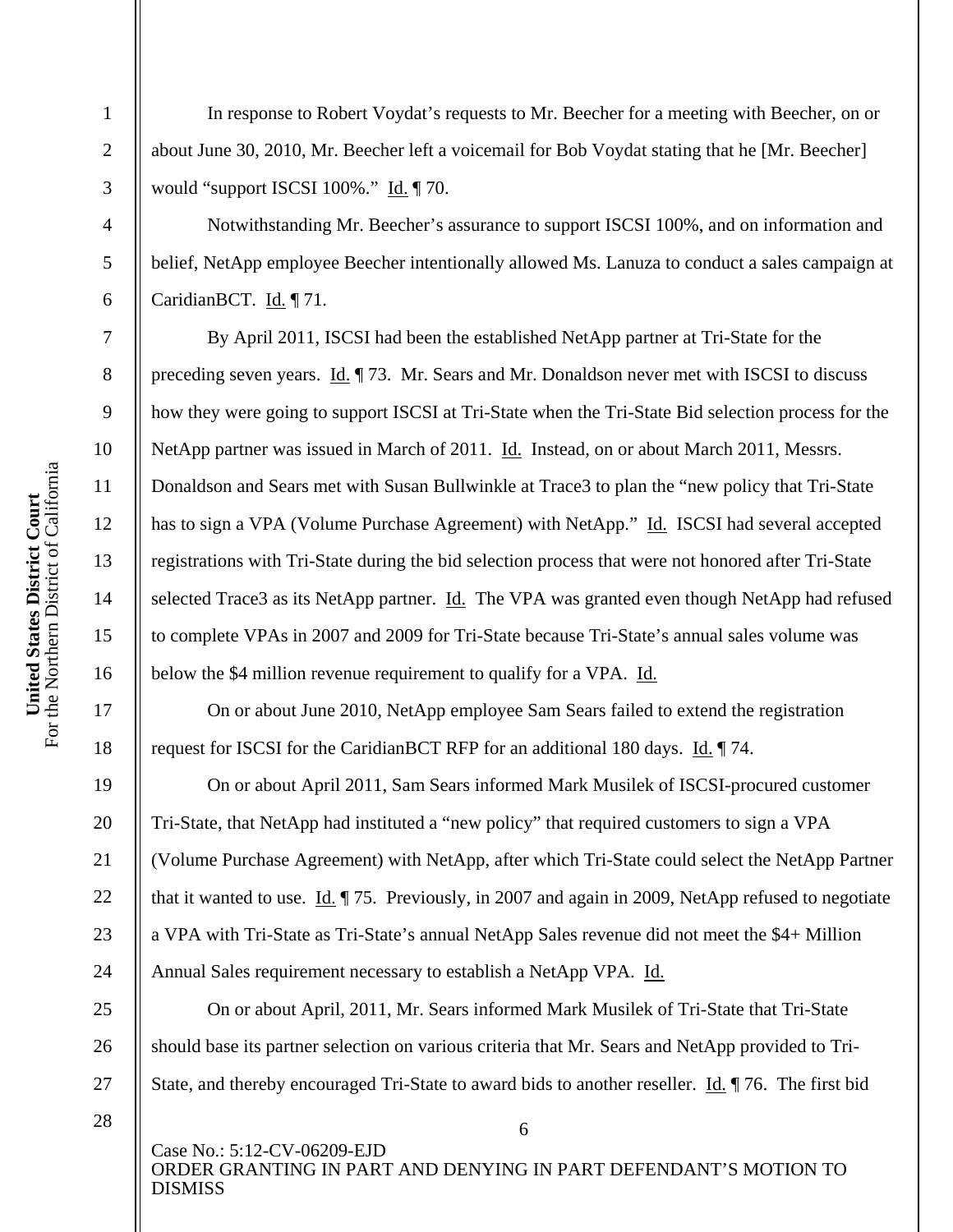process was to find a single supplier that would provide NetApp hardware, software and maintenance. Id. The second bid process that NetApp suggested to Tri-State was to find a single supplier that would not only provide NetApp hardware, software and maintenance, but also would provide the integration support for NetApp's Information Technology Department. Id.

On or about April 2011, Mr. Sears told Dick Shehan and Robert Voydat that it was Chris Thomas of NetApp, who instituted this new VPA policy. Id. ¶ 79. On or about April 2011, Chris Thomas refused to meet with Robert Voydat of ISCSI to discuss this "new VPA policy" nor would Mr. Thomas meet to discuss why NetApp would not authorize the return of \$14,000 worth of NetApp equipment that was unopened and in its original shipping boxes, costing ISCSI \$14,000 worth of NetApp products. Id. ¶ 80.

Keith Macove encouraged ISCSI as the registered partner to continue to sell the NetApp products and services to these customers knowing that a dual registration existed at ST Micro. Id. ¶ 81. On or about December 2008, Tim Maggs encouraged ST Micro representative Lonnie Phillips to state that ST Micro did not want to do business with ISCSI, the first registered partner for ST Micro. Id. ¶ 82.

On information and belief, on or about September 2012 Tunc Kirli informed Robert Voydat of ISCSI that NetApp Management wanted to introduce ISCSI-procured customer Xilinx to a new NetApp partner to work with Xilinx in San Jose and Colorado, and that ISCSI would no longer be the NetApp partner working with Xilinx. Id. ¶ 83. On or about September 2012, Mr. Kirli stated to Robert Voydat of ISCSI and Kevin Block, Tim Lentz, Bill Wong, and Dave Sims, and several other employees of Xilinx that NetApp's decision to change NetApp partners was made by NetApp management and Xilinx did not request it. Id. ¶ 84.

On or about October 2012, Bill Wong, Kevin Block, Tim Lentz, Dave Sims and Aaron Facey of Xilinx told Robert Voydat that Xilinx did not make any request to change NetApp partners, as it preferred to continue to work with ISCSI as Xilinx's exclusive NetApp partner. Id. ¶ 85. This same request was originally made on August 26, 2009, in the presence of Rick Congdon, Sam Sears, and Tim Tutag from NetApp, as Kevin Block and Michael Allen requested that ISCSI

28

Case No.: 5:12-CV-06209-EJD ORDER GRANTING IN PART AND DENYING IN PART DEFENDANT'S MOTION TO DISMISS

7

1

2

3

4

5

6

7

8

9

10

11

12

13

14

15

16

17

18

19

20

21

22

23

24

25

26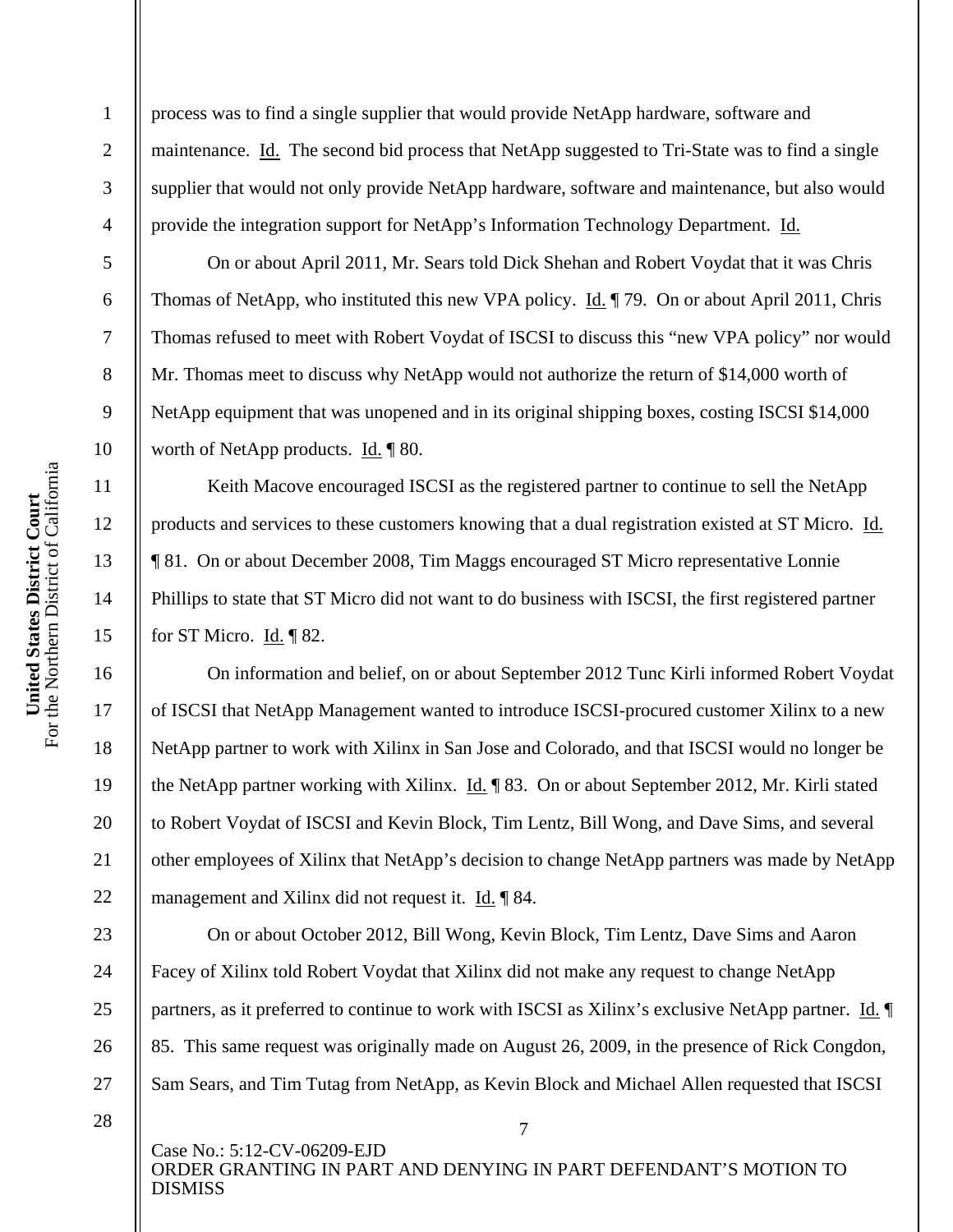2

3

4

5

6

7

8

9

10

11

12

13

14

15

16

17

18

19

20

21

22

23

24

25

26

27

be the exclusive NetApp partner for all Xilinx domestic software and hardware engineering sites. Id.

On or about September 2012, NetApp's Tunc Kirli told Robert Voydat, that in discussions with NetApp management in California and with NetApp management in Denver, "it is clear that ISCSI is not being supported by NetApp Management in Denver and thus the request to introduce a new NetApp partner at Xilinx." Id. ¶ 86.

Xilinx of San Jose gave ISCSI the highest partner rankings in the most recent NetApp partner survey, which took place in September 2012. Id. ¶ 87. Xilinx wanted ISCSI to be able to take several Xilinx orders with annual revenue opportunities for ISCSI in excess of \$2 million. Id.

NetApp refused to allow ISCSI to register and procure the NetApp support renewal for Xilinx that was placed with NetApp directly in October 2012, valued at approximately \$600,000, and worth approximately \$60,000 of annual profits for ISCSI. Id. ¶ 88.

ISCSI generated over \$3 million in annual NetApp revenue from Xilinx the past two fiscal years. Id. ¶ 90. With the loss of Xilinx as an ISCSI account, ISCSI will be forced to close its business operations, as sustainable revenue will not be sufficient to continue ISCSI's operations.

By letter dated February 1, 2013, NetApp notified ISCSI that it did not plan to renew ISCSI's Reseller Authorization Agreement. Id. ¶ 92.

### **II. LEGAL STANDARD**

Federal Rule of Civil Procedure 8(a) requires a plaintiff to plead each claim in the complaint with sufficient specificity to "give the defendant fair notice of what the . . . claim is and the grounds upon which it rests." Bell Atlantic Corp. v. Twombly, 550 U.S. 544, 555 (2007) (internal quotations omitted). A complaint which falls short of the Rule 8(a) standard may be dismissed if it fails to state a claim upon which relief can be granted. Fed. R. Civ. P. 12(b)(6). Dismissal under Federal Rule of Civil Procedure 12(b)(6) for failure to state a claim is "proper only where there is no cognizable legal theory or an absence of sufficient facts alleged to support a cognizable legal theory." Shroyer v. New Cingular Wireless Servs., Inc., 606 F.3d 658, 664 (9th Cir. 2010) (quoting Navarro v. Block, 250 F.3d 729, 732 (9th Cir. 2001)). In considering whether

<sup>28</sup>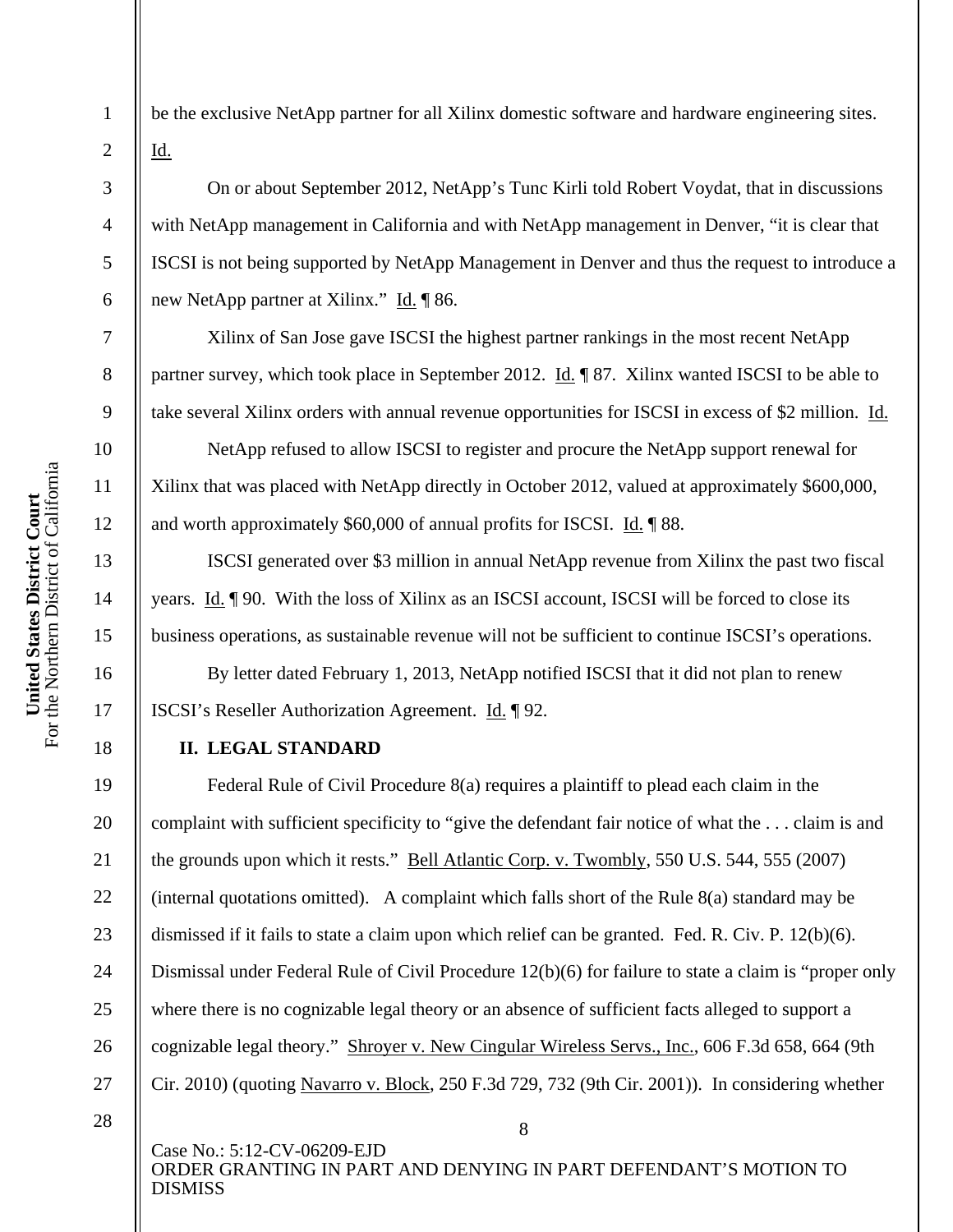the complaint is sufficient to state a claim, the court must accept as true all of the factual allegations contained in the complaint. Ashcroft v. Iqbal, 556 U.S. 662, 678 (2009). While a complaint need not contain detailed factual allegations, it "must contain sufficient factual matter, accepted as true, to 'state a claim to relief that is plausible on its face.'" Id. (quoting Twombly, 550 U.S. at 570).

#### **III.DISCUSSION**

Plaintiff's FAC contains twenty-one claims. Defendant moves to dismiss all claims except Claims 14 and 16, which the Court previously ruled were sufficiently pleaded. Docket No. 51, Def.'s Mot. to Dismiss at 1, n.1; Docket No. 39, July 31, 2013 Order at 23.

#### **a. Rule 15 violations**

As an initial matter, the Court notes that the FAC contains several claims that were not pleaded in Plaintiff's original complaint. In its July 31, 2013 Order, the Court dismissed all but two of the claims in the original complaint. Although the Court granted Plaintiff leave to amend those claims which were dismissed, the Court did not grant Plaintiff leave to add new claims, and Federal Rule of Civil Procedure 15 prohibited it from doing so on its own volition. Under Rule 15(a)(1), a party "may amend its pleading once as a matter of course" within 21 days after that pleading is served, or 21 days after service of a responsive pleading or motion under Rule 12. "In all other cases, a party may amend its pleading only with the opposing party's written consent or the court's leave." Fed. R. Civ. P.  $15(a)(2)$ .

Here, Defendant filed its first motion to dismiss the original complaint on January 30, 2013 and Plaintiff's ability to amend as a matter of course expired 21 days later pursuant to Rule 15(a)(1)(B). Amending the complaint to add new claims on August 15, 2013 without the stipulation of Defendant or leave of court was in contravention of Rule 15. The new claims must be dismissed on that ground alone.

Case No.: 5:12-CV-06209-EJD ORDER GRANTING IN PART AND DENYING IN PART DEFENDANT'S MOTION TO DISMISS

1

2

3

4

5

6

7

8

9

10

11

12

13

14

15

16

17

18

19

20

21

22

23

24

25

26

27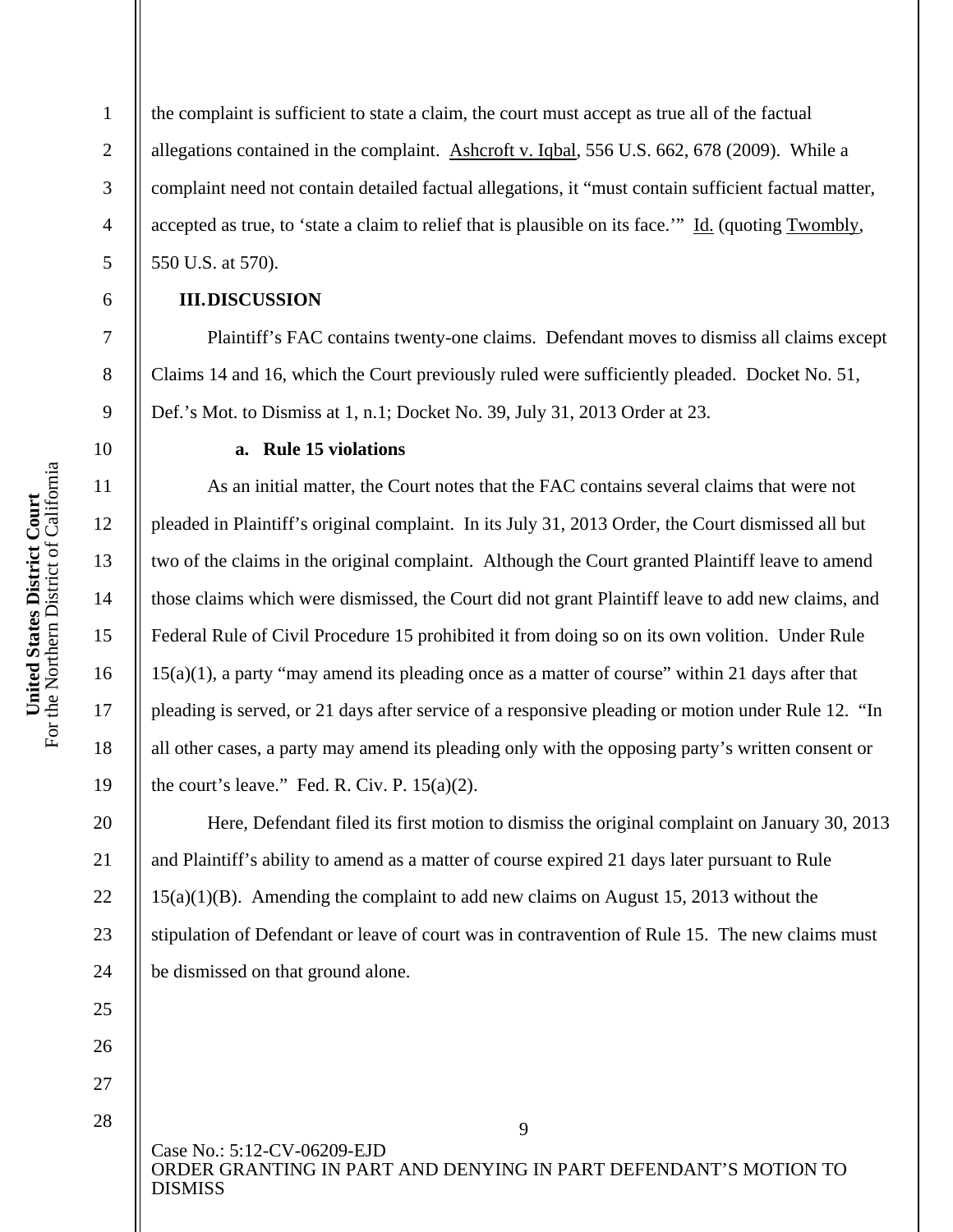2

3

4

5

6

7

8

9

10

11

12

13

14

15

16

17

18

19

20

21

22

23

24

 $\overline{a}$ 

25

Comparing the FAC to the original complaint, the new claims (the claims added in contravention of Rule 15) are Claims 1 through 5 and Claim  $15<sup>1</sup>$  Each of the new claims is dismissed without prejudice. However, Plaintiff is not granted leave to amend the new claims. If Plaintiff wishes to replead Claims 1 through 5 and Claim 15, it must seek leave to amend by motion or stipulation under Rule 15, as well as demonstrate good cause under Rule  $16<sup>2</sup>$ 

#### **b. Breach of the Deal Registration Contracts (Claims 6 through 9)**

Plaintiff's sixth through ninth claims are for breaches of four "deal registration contracts." As described by the FAC, each deal registration contract is an agreement between Plaintiff and Defendant detailing the terms by which Plaintiff would resell Defendant's products to a named customer: CaridianBCT, ST Micro, Tri-State, and Xilinx. FAC ¶¶ 146-183. Plaintiff alleges that the four contracts were breached either because Defendant allowed the customers to be registered to resellers other than Plaintiff, or because Defendant encouraged the customers to work with resellers other than Plaintiff. Id. To put it another way, Plaintiff contends that the deal registration contracts provided it with exclusive rights to deal with those customers on behalf of Defendant.

Defendant denies that the four deal registration contracts are contracts at all, and argues that even if they are, the contracts do not contain the exclusivity terms alleged by Plaintiff. The Court agrees with Defendant and finds that Plaintiff's sixth through ninth claims do not state a claim for breach of contract because Plaintiff does not plausibly allege the existence of any contractual terms that would prevent Defendant from registering customers to other resellers or encouraging customers to work with other resellers.

The deal registration contracts are not alleged to be embodied in written and integrated instruments. Rather, Plaintiff essentially alleges that the deal registration contracts are created by

<sup>&</sup>lt;sup>1</sup> Defendant contends that Claims 6 through 9 are also new, but they are closely related to Plaintiff's claims for breach of the 2008 and 2011 Agreements. The Court did grant Plaintiff leave to amend its claims for breach of the 2008 and 2011 Agreements, and finds it appropriate to render decision on Claims 6 through 9.

<sup>26</sup>  27 28  $2$  On September 17, 2013, the Court issued a Case Management Order, which set the deadline for amendments to the pleadings to sixty days after the entry of the order. Docket No. 50. Allowing further amendments would require modifying the schedule, and Rule 16(b)(4) provides that "[a] schedule may be modified only for good cause and with the judge's consent."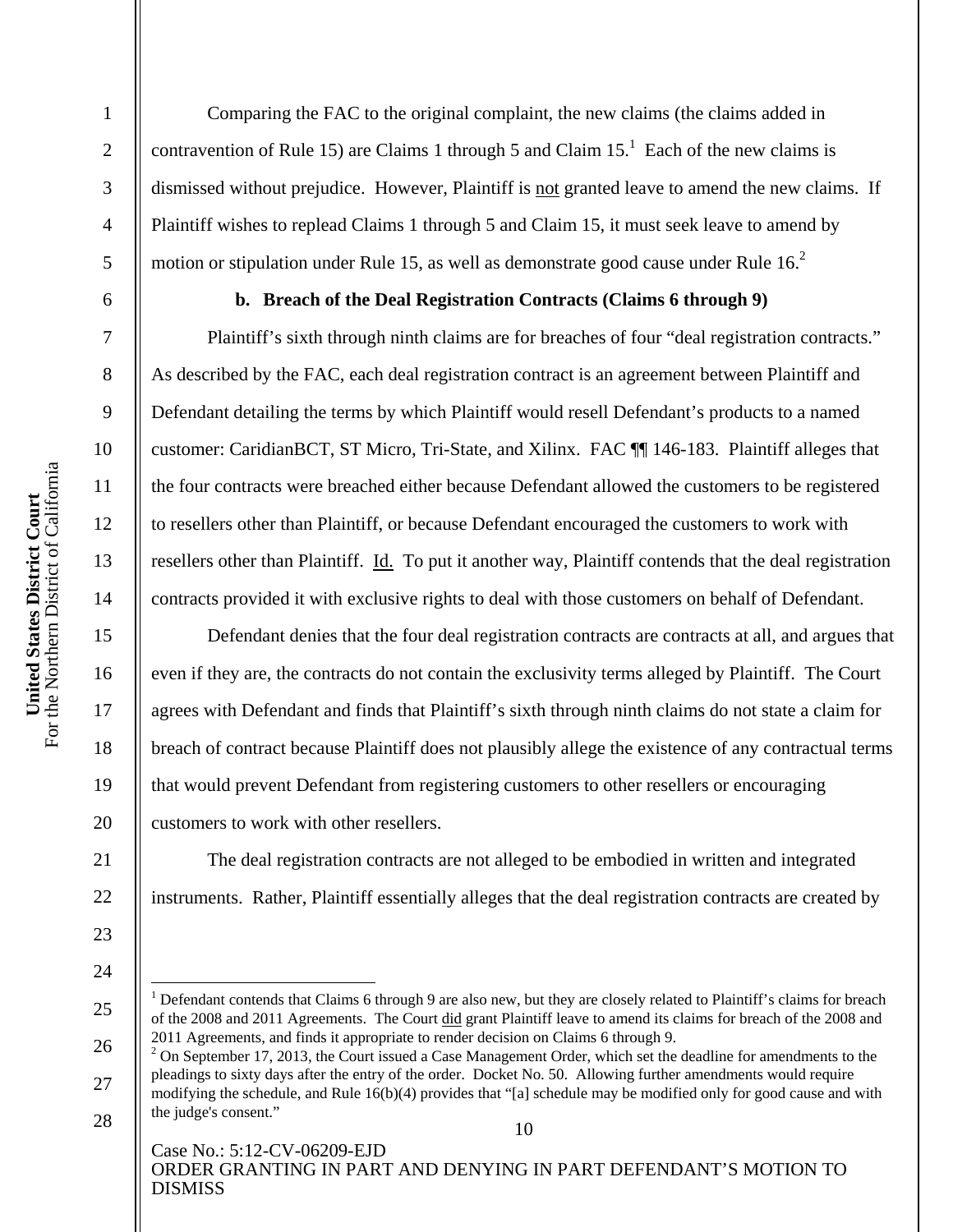operation of Defendant's procedures for registering a new sales opportunity to a reseller,<sup>3</sup> and that the terms of such contracts may be derived or inferred from various documents related to the registrations.

Each deal registration contract is alleged to contain the following four terms pertaining to reseller exclusivity:

1) Exclusive Pricing granted only to the Registered Partner;

2) Exclusive NetApp Sales and Systems Engineering Resources provided only to the Registered Partner;

3) NetApp will maintain a good working relationship with the registered partner and not interfere with or damage the partner's relationship with the partner's customer; and 4) NetApp will maintain the partner's opportunity sales campaign as confidential from all other potential non-registered partners on the deal.

Id. ¶ 36.

The terms are not expressly stated in any written document or oral statement. Instead, Plaintiff derives the terms from statements made in a number of documents drafted by Defendant. For example, on page 13 of NetApp's 2010 Reseller Guide, attached as Exhibit A of the FAC, it is stated that "Opportunity Registration protects your sales opportunities." According to the FAC, this language creates a contractual term under which Defendant promises that the deal registrations are exclusive to the reseller. See id. ¶ 38. The 2013 Reseller Guide, Exhibit E, contains identical language at page 12. Id.  $\llbracket 29$ . The 2010 Reseller Guide also repeatedly refers to the reseller's customers as "Your Customer." Id. ¶ 39. The FAC appears to regard the references to "Your

Case No.: 5:12-CV-06209-EJD ORDER GRANTING IN PART AND DENYING IN PART DEFENDANT'S MOTION TO DISMISS

1

2

3

4

5

6

7

8

9

10

11

12

13

14

15

16

17

18

19

20

21

22

 $\overline{a}$ 

23

24

26

27

<sup>11</sup>  25 <sup>3</sup> Plaintiff describes Defendant's deal registration procedure as follows: NetApp permits business partners, such as ISCSI, to register new sales opportunities through NetApp deal registration programs. FAC ¶ 33. Registration is a rigorous and time consuming process, subject to many initial conditions including, but not limited to: (a) completion of a detailed registration form, specifying the nature of the opportunity including the potential customer, the type of opportunity presented, the anticipated scope of work, the anticipated gross order amount, and the anticipated timeline; (b) certification that the reseller has already met certain opportunity milestones including meeting with the prospect, an initial network/storage assessment; and (c) review and sign off on the registration request by various NetApp personnel including the channel manager, account manager, sales support, and the program manager. Id. To qualify for registration under a NetApp deal registration program, a reseller must demonstrate that it is leading with a NetApp product, meaning that a NetApp product will be central to the proposed deal. Id. ¶ 34. In this way, NetApp locks resellers like ISCSI into dealing primarily with NetApp on a particular opportunity. Id.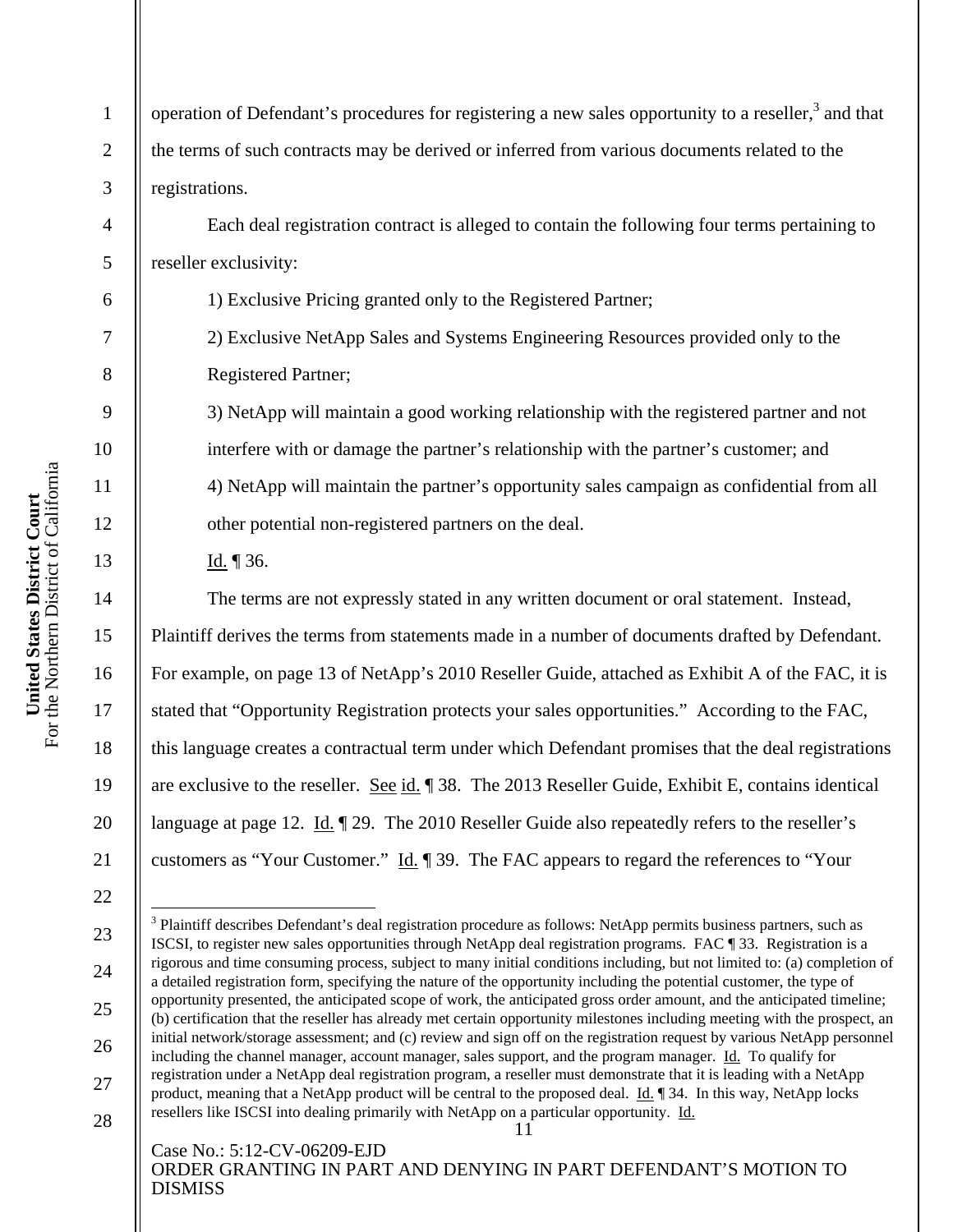Customer" as evidence of Defendant's awareness that deal registrations will be exclusive to the registering reseller. See id. Plaintiff identifies other, similar statements in footnote 20 of its response brief, including statements made in NetApp's 2008 VIP Guide. Docket No. 55, Pl.'s Opp. to MTD at 12 n.20.

Plaintiff also contends that the exclusivity terms can be found in or inferred from a number of emails exchanged between Bob Voydat of ISCSI and various persons with @netapp.com or @salesforce.com email addresses. The emails are attached to the FAC as Exhibits F through I. The emails name the customer, list ISCSI as the "Partner/Reseller," show a potential revenue for the opportunity, and provide other information. Pl.'s Opp. to MTD at 7. As proof that the registrations are exclusive, Plaintiff points to the following statement in Exhibit I (emphasis added): "Please be advised that the Deal Registration 'XOR 3020 upgrade' for customer 'Xilinx Inc.' has changed the status [sic] to 'Accepted.' The reason give [sic] for this change in status is: *Exclusive*: Value Add."

Other than the reseller guides, the VIP guides, and the emails, the only source identified by Plaintiff for the existence of the exclusivity terms is "information and belief." FAC ¶ 36.

To be enforceable under California law, a contract must be sufficiently definite "for the court to ascertain the parties' obligations and to determine whether those obligations have been performed or breached." Bustamante v. Intuit, Inc., 141 Cal. App. 4th 199, 209 (2006) (quoting Ersa Grae Corp. v. Fluor Corp., 1 Cal. App. 4th 613, 623 (1991)) (internal quotation marks omitted). "The terms of a contract are reasonably certain if they provide a basis for determining the existence of a breach and for giving an appropriate remedy." Id. (quoting Restatement (Second) of Contracts § 33(2) (1981)) (internal quotation marks omitted). The terms of a contract are determined by objective rather than by subjective criteria. Winograd v. Am. Broad. Co., 68 Cal. App. 4th 624, 632 (1998) (internal citations omitted). The question is what the parties' objective manifestations of agreement or objective expressions of intent would lead a reasonable person to believe. Id. The interpretation of a written instrument is a question of law unless the

12

1

2

3

4

5

6

7

8

9

10

11

12

13

14

15

16

17

18

19

20

21

22

23

24

25

26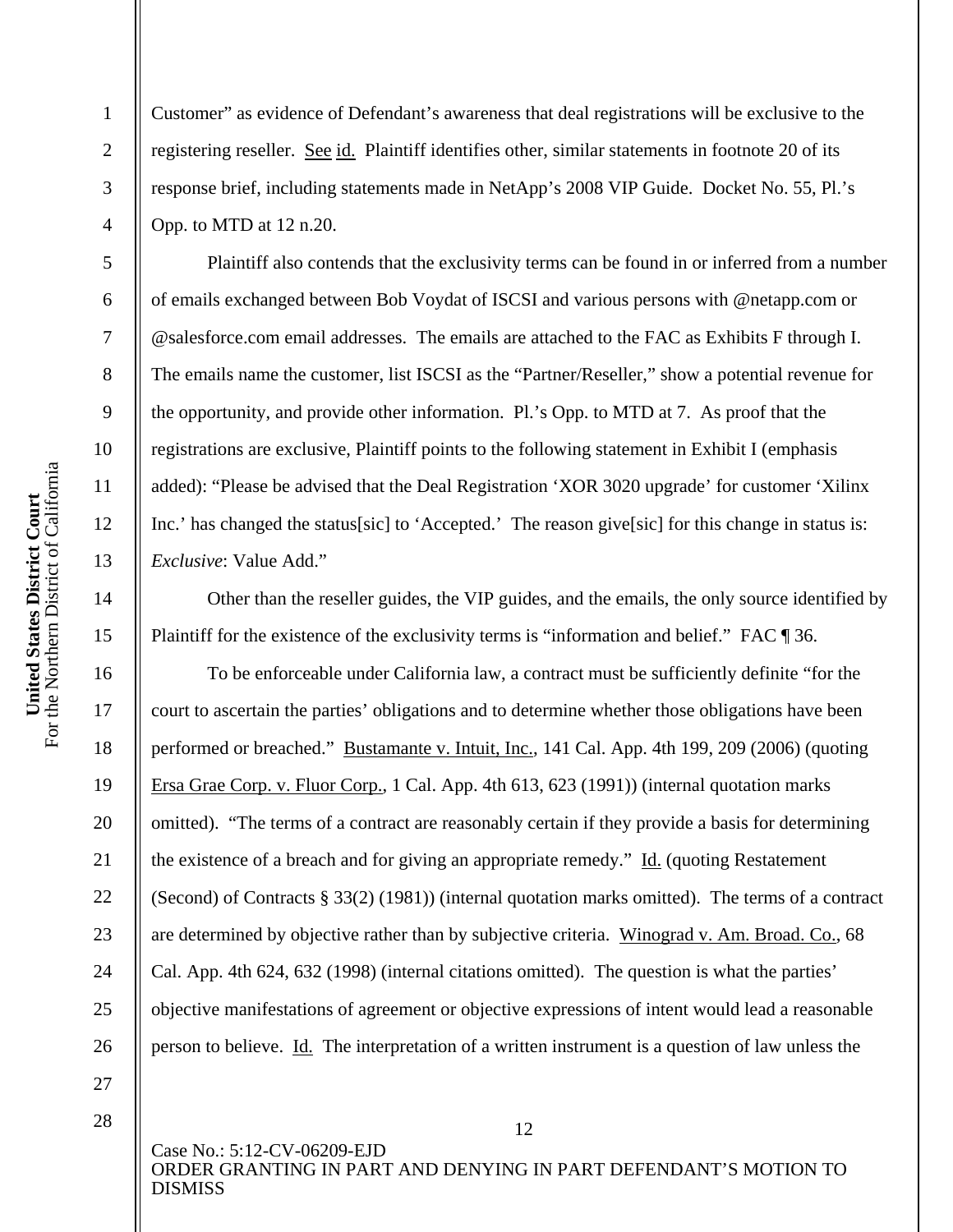For the Northern District of California United States District Court<br>For the Northern District of California **United States District Court** 

1

2

3

4

5

6

7

8

9

10

11

12

13

14

15

16

17

18

19

20

21

22

23

24

25

26

27

interpretation turns upon the credibility of extrinsic evidence. Meyer v. Benko, 55 Cal. App. 3d 937, 943 (1976).

The reseller guides, VIP guides, and emails discussed above are the only "objective manifestations of agreement or objective expressions of intent" alleged by the FAC as a source of the exclusivity terms. Their only other source is "information and belief," which is irrelevant because the law focuses on objective, not subjective, manifestations of agreement. Thus, any exclusivity terms must necessarily be derived or inferred from the language in the abovementioned documents. Plaintiff does not allege that the interpretation of this language turns upon the credibility of extrinsic evidence. Interpretation of the language is therefore a legal question, and the Court must determine whether the language from NetApp's reseller and VIP guides and the email exchanges would lead a reasonable person to believe that NetApp and ISCSI agreed that the reseller-customer relationships would be exclusive to ISCSI.

The Court concludes that it does not. Most telling is the fact that, other than a single context-less line in Exhibit I that states "Exclusive: Value Add," the word "exclusive" does not appear in any of the language identified by Plaintiff. Also absent are any express statements that Defendant will refrain from registering customers to more than one reseller or that Defendant will not encourage customers to work with more than one reseller. Plaintiff points to the multiple references that "Opportunity Registration will protect your sales opportunities," arguing that when Defendant allowed customers to be registered or referred to other resellers, Plaintiff was denied certain pricing protection that it had been promised. Pl.'s Opp. to MTD at 9. However, this statement is too vague to amount to an enforceable promise. It says nothing explicit regarding the rights and obligations of the parties. The references to "Your Customer" are even less indicative of a contractual promise of exclusivity. It would be expected that a right to deal exclusively with a customer would carry significance to the parties such that that right would be stated explicitly and clearly.

Furthermore, it is the general rule that "[s]everal contracts relating to the same matters, between the same parties, and made as parts of substantially one transaction, are to be taken

28

Case No.: 5:12-CV-06209-EJD ORDER GRANTING IN PART AND DENYING IN PART DEFENDANT'S MOTION TO DISMISS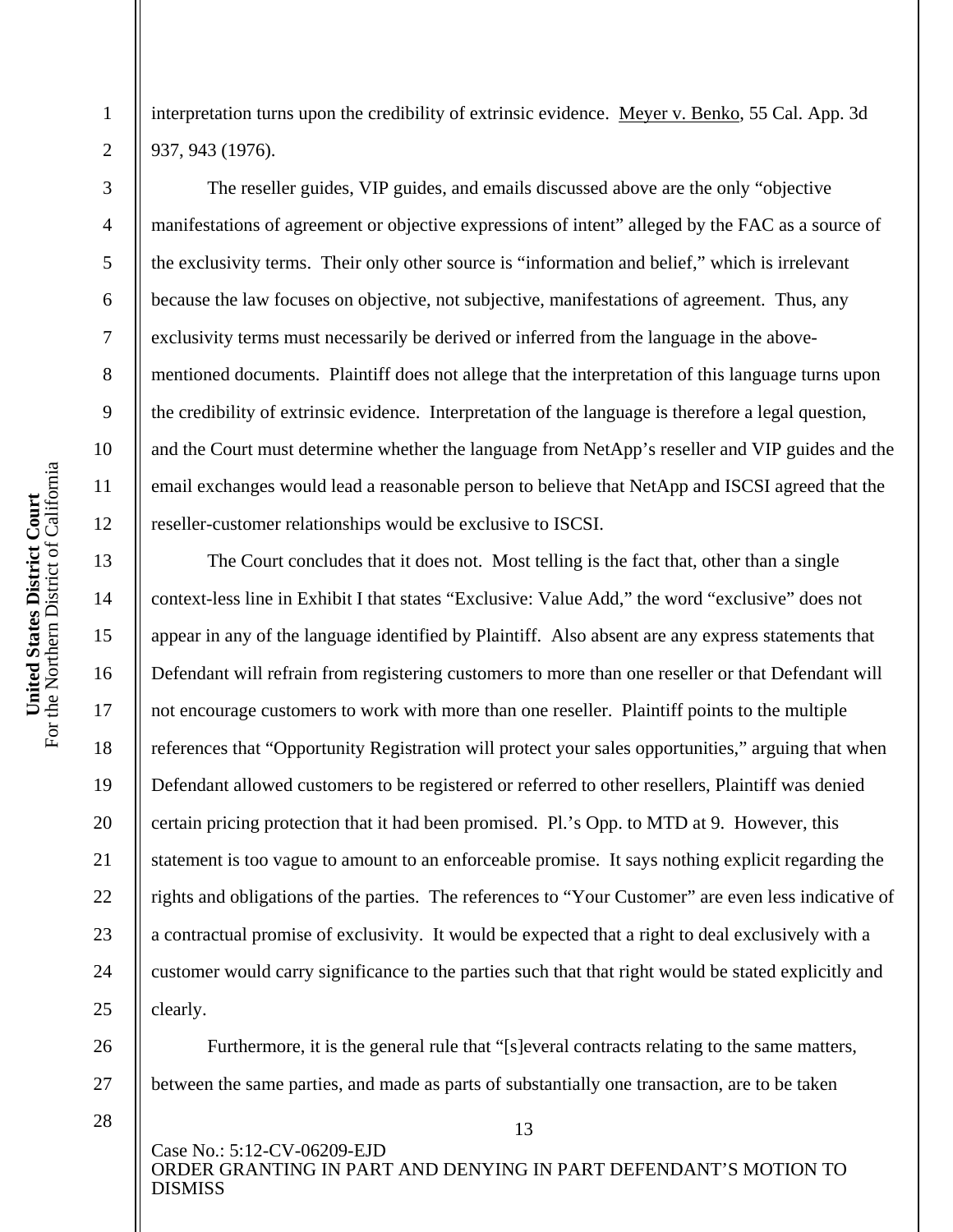together. Cal. Civ. Code § 1642. Even assuming arguendo that the deal registration contracts are enforceable contracts, there are other contracts that govern the reseller relationship between Plaintiff and Defendant; namely, the 2008 and 2011 Agreements. The 2008 and 2011 Agreements expressly state that Plaintiff is a "non-exclusive" reseller. This express disavowal of exclusivity strengthens the conclusion that the vague language contained in the reseller and VIP guides and the email exchanges cannot reasonably be interpreted as granting Plaintiff exclusive rights to deal with CaridianBCT, ST Micro, Tri-State, and Xilinx.

For the reasons stated above, Claims 6 through 9 are DISMISSED with prejudice. Dismissal with prejudice is proper because under the Court's interpretation of the written instruments discussed above, Plaintiff can prove no set of facts that would entitle it to relief under a claim for breach of contract on this particular theory. Therefore, it appears to a certainty that Plaintiff would be entitled to no relief under any state of facts that could be proved. Las Vegas v. Clark County, 755 F.2d 697, 701 (9th Cir. 1985).

14

1

2

3

4

5

6

7

8

9

10

11

12

13

15

16

17

18

19

20

 $21$ 

22

23

24

25

26

27

#### **c. Breach of the 2008 and 2011 Agreements (Claims 10 through 13)**

Claims 10 through 13 are for breach of the 2008 and 2011 Agreements (collectively, "the Agreements"). Plaintiff alleges that the Agreements were breached when Defendant dualregistered customers to other resellers and/or when Defendant referred the customers to other partners. Plaintiff also alleges that the Agreements were constructively terminated without cause or notice and that Defendant deprived Plaintiff of the benefits of the contract. Finally, Plaintiff alleges that the 2011 Agreement was breached when Defendant failed to renew the Agreement for another term.

#### **i. Exclusivity and failure to renew**

A number of Plaintiff's theories of breach of the Agreements are predicated on the contention that Defendant was restricted by contract from registering or referring customers to other resellers. The Agreements do not expressly bar Defendant from doing so; rather, Plaintiff alleges that NetApp's VIP and reseller guides contain the exclusivity terms, and that the VIP and reseller guides are incorporated by reference into the Agreements. As discussed in the previous

28

Case No.: 5:12-CV-06209-EJD ORDER GRANTING IN PART AND DENYING IN PART DEFENDANT'S MOTION TO DISMISS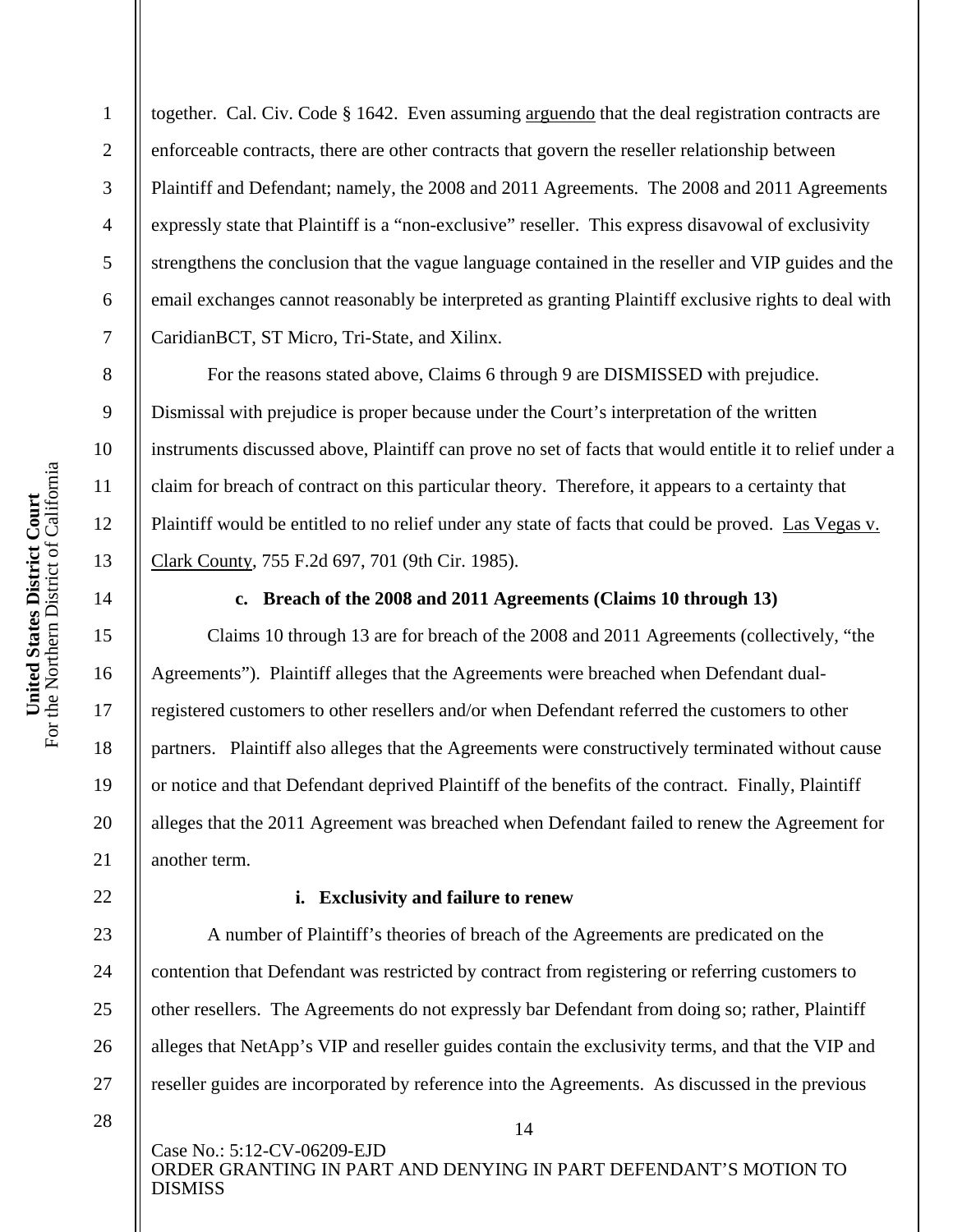section, the VIP and reseller guides cannot reasonably be read to impose the alleged exclusivity terms, and thus the Court rejects any theory of breach that is predicated on Defendant's registration or referral of customers to other resellers.

Plaintiff also alleges that Defendant breached the Agreements by failing to renew them, but this allegation is conclusory because Plaintiff points to no contractual term or source of authority that would require Defendant to renew the Agreements.

#### **ii. Termination without cause**

Plaintiff also alleges that the Agreements were breached by Defendant's failure to renew the Agreement for another term or by Defendant's terminating the Agreement without cause. Both the 2008 and 2011 Agreements expressly allow either party to terminate without cause upon thirty days prior written notice (Section 3.0 of the 2008 Agreement and Section 4.0 of the 2011 Agreement).

As a threshold matter, Plaintiff contends that the termination provisions in the Agreements are unconscionable. Previously, the Court rejected this contention, finding that the provisions were not procedurally unconscionable because Plaintiff failed to produce evidence that the mutual termination provisions are the result of "oppression," and Plaintiff did not allege that it objected or sought to negotiate the content of the mutual termination provisions at the time of the contract formation. Docket No. 39, 7/31/13 Order at 8. The Court also found that the termination provisions were not substantively unconscionable because Plaintiff and Defendant had the same power to sever the Agreements upon 30 days prior written notice. Id. at 9.

Plaintiff alleges new facts that it argues support findings that the terms are procedurally and substantively unconscionable. However, the Court notes that Plaintiff does not appear to allege that Defendant exercised its right to terminate according to the termination provisions of the Agreement. Rather, Plaintiff appears to regard Defendant's registration and referral of customers to other resellers as the act of termination, labeling it a "constructive termination." See Pl.'s Opp. to MTD at 14 (". . . only to have NetApp terminate ISCSI's reseller status and Customer relationships without cause or notice," citing to paragraphs 12 and 57 of the FAC, which allege an

28

Case No.: 5:12-CV-06209-EJD ORDER GRANTING IN PART AND DENYING IN PART DEFENDANT'S MOTION TO DISMISS

15

1

2

3

4

5

6

7

8

9

10

11

12

13

14

15

16

17

18

19

20

21

22

23

24

25

26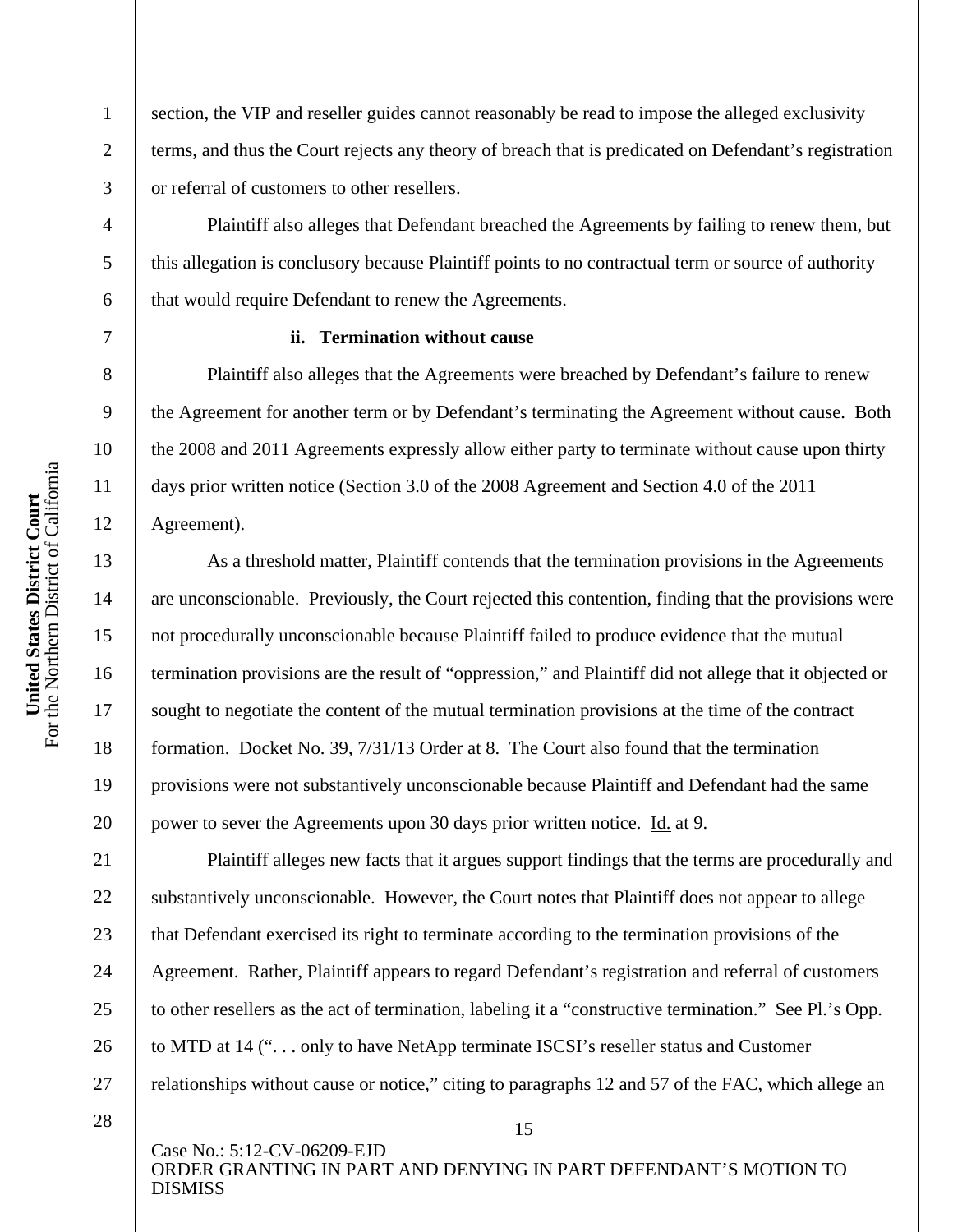2

3

4

5

6

7

8

9

10

11

12

13

14

15

16

17

18

19

20

21

22

23

24

25

26

27

 $\overline{a}$ 

28

"effective" termination rather than an "express" termination.) However, nothing in the Agreements or the reseller/VIP guides prevented Defendant from registering or referring customers to other resellers and Plaintiff has cited no authority for why such acts are a "constructive termination."<sup>4</sup> Thus, even if the Court were to find the termination provisions unconscionable, it does not appear that the FAC actually alleges that Defendant terminated the Agreement according to the termination provisions. Under the FAC's allegations, the question is moot.

Accordingly, Claims 10 through 13 are DISMISSED with prejudice. Dismissal with prejudice is appropriate because Plaintiff's amendments address only the alleged unconscionability of a contractual provision that was never exercised. Plaintiff pleads no new facts that suggest the existence of a viable theory for breach of the 2008 and 2011 Agreements. Therefore, it is clear that these claims could not be saved by amendment.

#### **d. Intentional Misrepresentation/Fraud (Claim 17)**

The elements of fraud are: (1) a misrepresentation (false representation, concealment, or nondisclosure); (2) knowledge of falsity (or scienter); (3) intent to defraud, i.e., to induce reliance; (4) justifiable reliance; and (5) resulting damage. Robinson Helicopter Co., Inc. v. Dana Corp., 34 Cal. 4th 979, 990 (2004). In alleging fraud or mistake, a party must state with particularity the circumstances constituting fraud or mistake. Fed. R. Civ. P. 9(b). Malice, intent, knowledge, and other conditions of a person's mind may be alleged generally. Id.

Under Rule 9(b), averments of fraud must be accompanied by "the who, what, when, where, and how" of the misconduct charged, and the circumstances constituting the alleged fraud must be specific enough to give defendants notice of the particular misconduct so that they can defend against the charge and not just deny that they have done anything wrong. Vess v. Ciba-Geigy Corp. USA, 317 F.3d 1097, 1106 (9th Cir. 2003) (internal citations and quotations omitted).

The FAC sets forth numerous statements and identifies the person or document making the statement and approximate or exact dates for when the statements were made, and attempts to

<sup>&</sup>lt;sup>4</sup> Furthermore, the only cases the Court can locate regarding "constructive termination" are in the context of employment contracts and do not appear to be applicable here.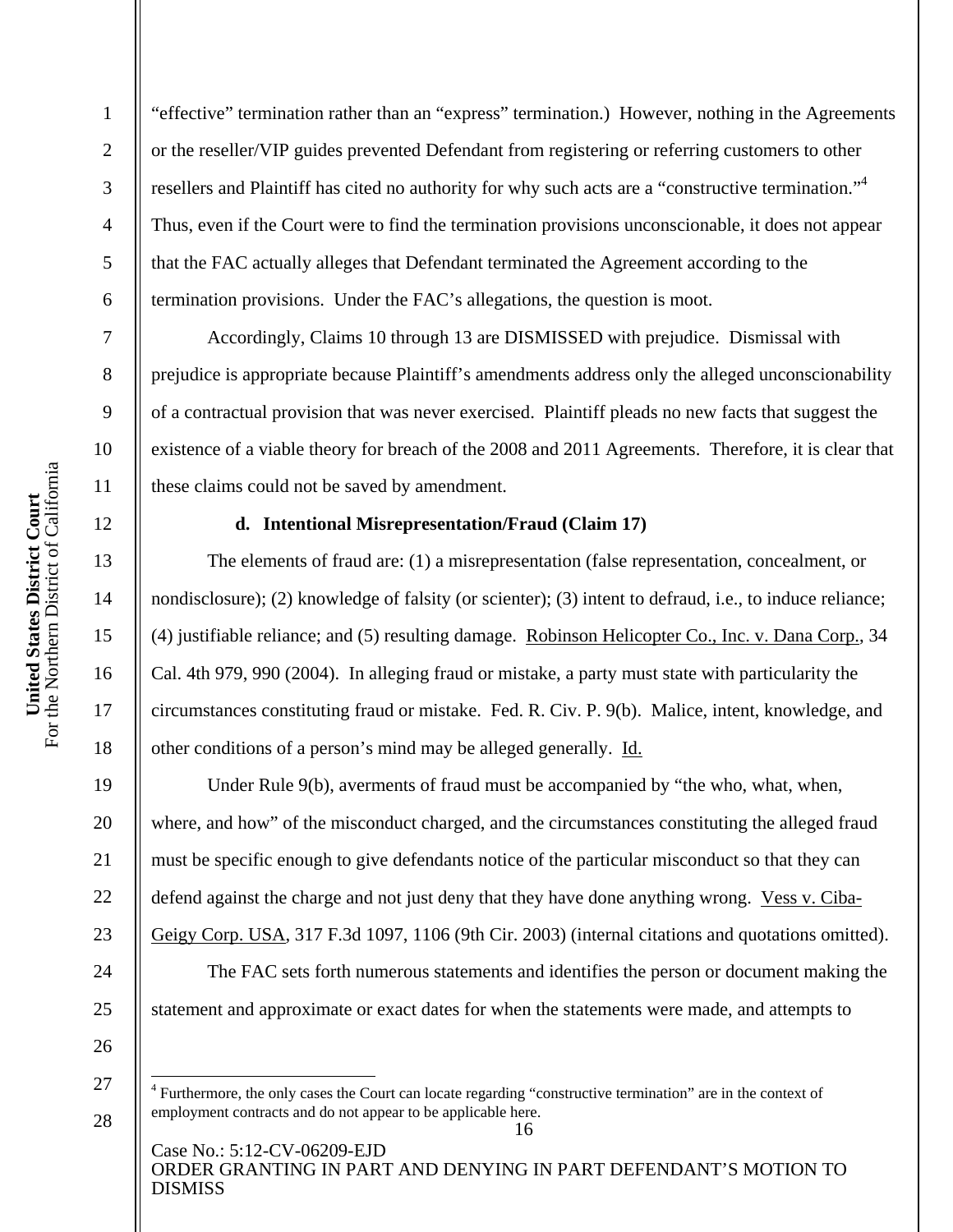explain why those statements are false. Plaintiff identifies the following alleged misrepresentations:

NetApp employee Tyler Beecher stated in a voicemail message to ISCSI's President Robert Voydat on or about July 1, 2010 that he [Mr. Beecher] will support ISCSI 100%. NetApp employees Mike McLean, Keith Macove, Todd Donaldson, Tim Maggs, and Sam Sears stated to Robert Voydat on or about March, 2009 that NetApp's channel policy is that NetApp and ISCSI win together and lose together and if NetApp has to lose business to support a registered partner NetApp will do it. NetApp employee Sam Sears told Robert Voydat regarding CaridianBCT on or about June 2, 2010 that by the spirit and letter of the law, the NetApp team's time and resources should go to ISCSI, not both partners . . . On or about March 2009, Messrs. Donaldson, Macove, and Sears told Robert Voydat that ISCSI is a Preferred NetApp Partner and that means ISCSI has NetApp's full support. On or about June 2, 2009, Messrs. Macove and Sears told Robert Voydat that ISCSI would get an 8% commission on the ST Micro annual Support renewal because ISCSI sold all the systems to ST Micro, but ISCSI only received a 5% commission.

Pl.'s Opp. to MTD at 19. Plaintiff also points to the statement in the reseller guides that "Opportunity Registration protects your sales opportunities."

With respect to the majority of these statements, they cannot support a claim for fraud either because they are statements of opinion or because Plaintiff fails to sufficiently allege that they are false. A representation is one of opinion "if it expresses only (a) the belief of the maker, without certainty, as to the existence of a fact; or (b) his judgment as to quality, value, authenticity, or other matters of judgment." Restatement (Second) of Torts § 538A (1977). Expressions of opinion are not generally treated as representations of fact, and thus are not grounds for a misrepresentation cause of action. Neu-Visions Sports, Inc. v. Soren/McAdam/Bartells, 86 Cal. App. 4th 303, 308 (2000); see also Gentry v. eBay, Inc., 99 Cal. App. 4th 816, 835 (2002) (a statement that a positive eBay rating is "worth its weight in gold" is not an assertion of fact). For example, the statement by Mr. Beecher that he "will support ISCSI 100%" is not actionable

Case No.: 5:12-CV-06209-EJD ORDER GRANTING IN PART AND DENYING IN PART DEFENDANT'S MOTION TO DISMISS

17

1

2

3

4

5

6

7

8

9

10

11

12

13

14

15

16

17

18

19

20

21

22

23

24

25

26

<sup>28</sup>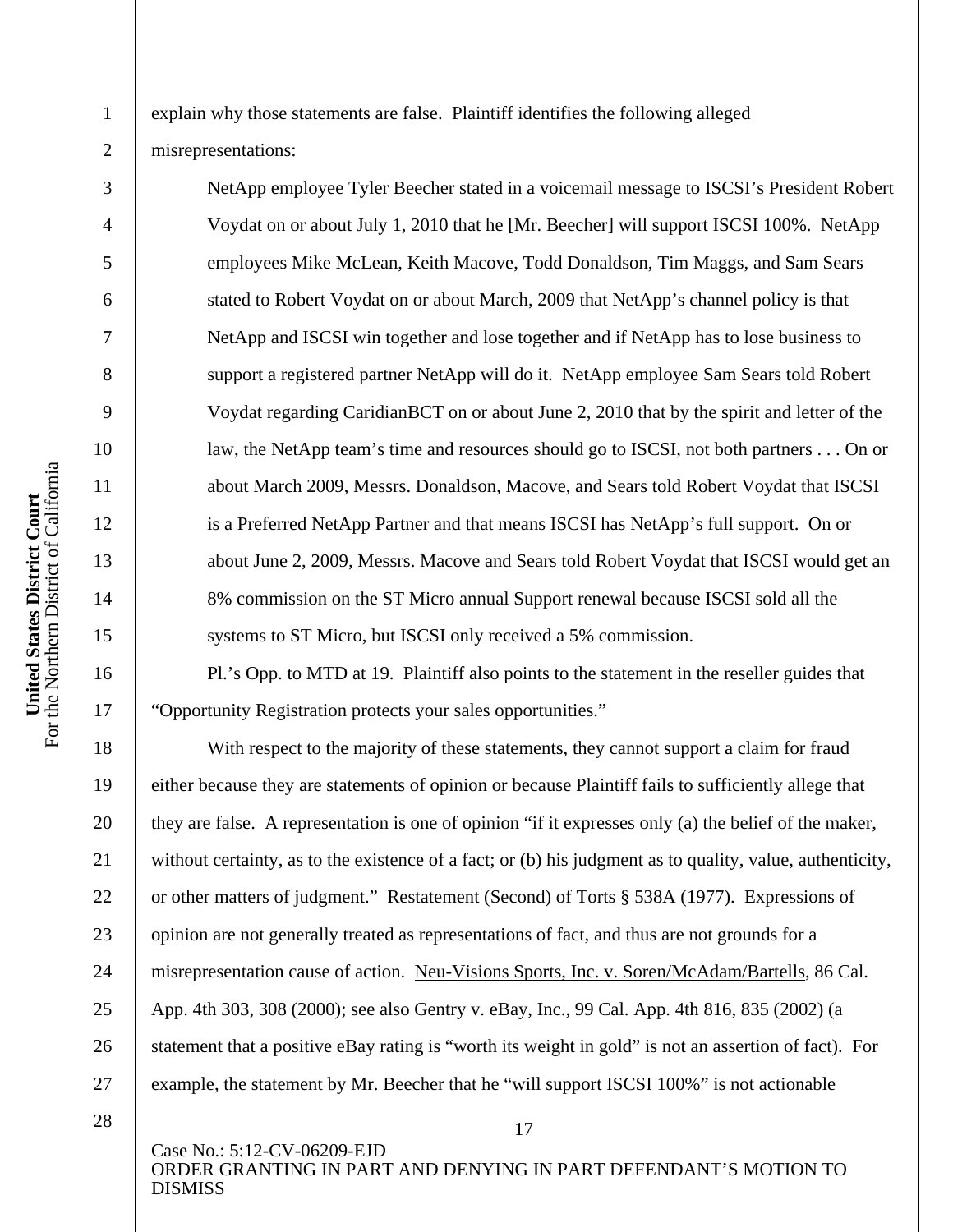2

3

4

5

6

7

8

9

10

11

12

13

14

15

16

17

18

19

20

21

22

23

24

25

26

27

because it is merely Mr. Beecher's judgment as to the quality of the relationship between NetApp and ISCSI.

The only statement identified by Plaintiff as a potentially actionable assertion of fact is the statement to Mr. Voydat that ISCSI would receive a 8% commission on the ST Micro renewal, because Plaintiff alleges that it received only a 5% commission. However, Plaintiff fails to plead reliance on this specific statement, or resulting damages from that reliance. Instead, Plaintiff pleads generally that it relied on all of the statements in its decision to conduct business with NetApp and as a result suffered damages in excess of ten million dollars. Because the statement regarding 8% commission pertains only to a transaction involving ST Micro, and because the alleged reliance and damages pertain to the entirety of the relationship between Plaintiff and Defendant, Plaintiff fails to plead reliance and damages with specificity.

Accordingly, Plaintiff's seventeenth claim is DISMISSED with leave to amend.

#### **e. Intentional Interference with Contractual Relations (Claims 18 and 19)**

To state a claim for intentional interference with contractual relations, Plaintiff must show: (1) a valid contract between plaintiff and a third party, (2) defendant's knowledge of this contract, (3) defendant's intentional acts designed to induce breach or disruption of the contractual relationship, (4) actual breach or disruption of the contractual relationship, and (5) resulting damage. CRST Van Expedited, Inc. v. Werner Enters., Inc., 479 F.3d 1099, 1105 (9th Cir. 2007); Reeves v. Hanlon, 33 Cal. 4th 1140, 1148 (2004).

To show a valid contract between Plaintiff and a third party, Plaintiff points to two contracts: the Supplier Alliance Agreement between Plaintiff and Tri-State (Exhibit M of the FAC, Claim 18) and the Master Services Agreement between Plaintiff and Xilinx (Exhibit N, Claim 19). Defendant does not dispute the validity of these contracts or its knowledge of their existence.

As a threshold matter, the parties dispute whether Defendant is a "stranger" to the two contracts. Under California law, as recognized by the Ninth Circuit, a claim for tortious interference of contract and prospective economic advantage may only lie against "strangers" or interlopers who do not have a direct and significant interest in the plaintiff's contractual

28

Case No.: 5:12-CV-06209-EJD ORDER GRANTING IN PART AND DENYING IN PART DEFENDANT'S MOTION TO DISMISS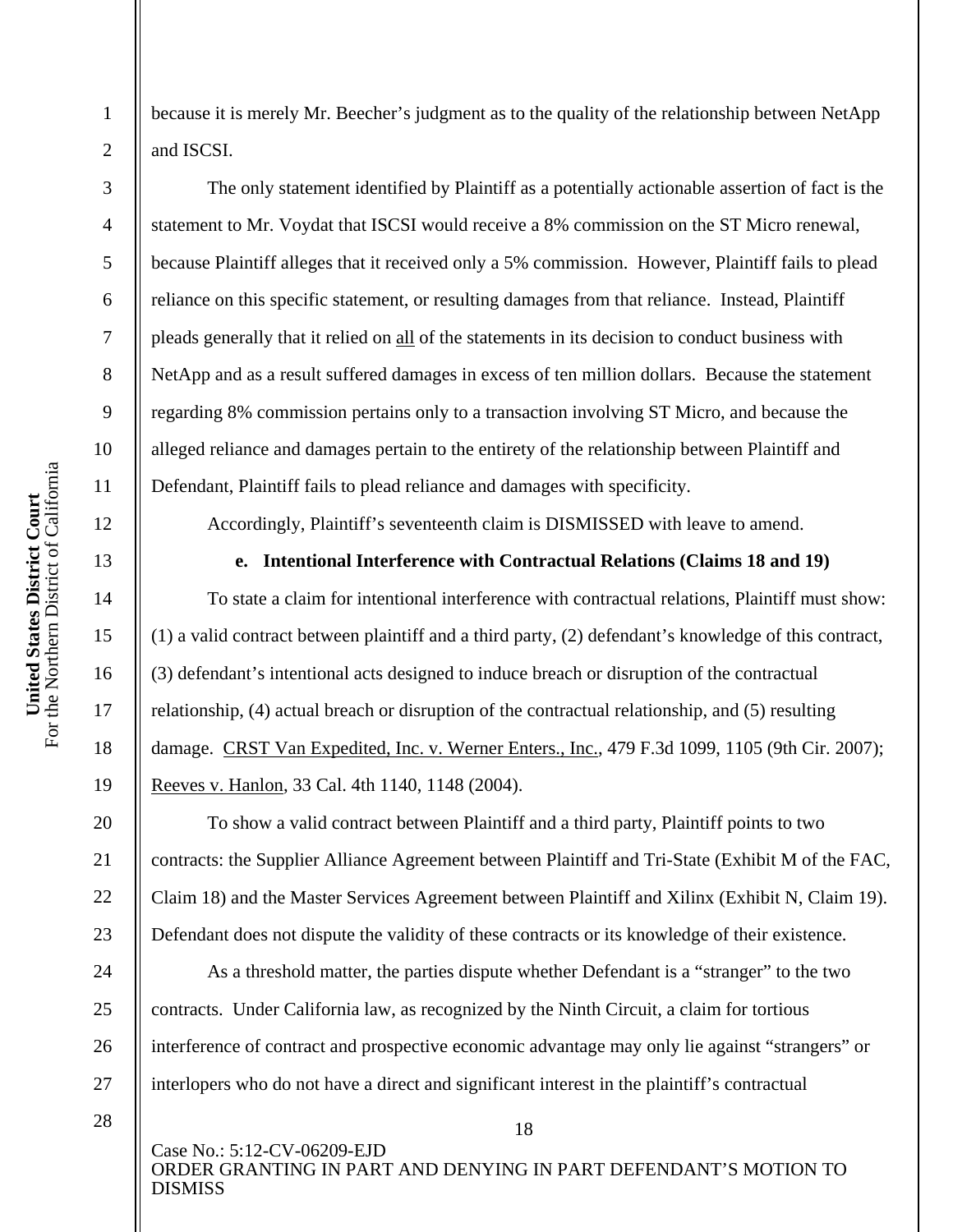relationship with another individual or entity. Fresno Motors, LLC v. Mercedes-Benz USA, LLC, 852 F. Supp. 2d 1280, 1293 (E.D. Cal. 2012). It is undisputed that Defendant is not a party to the contracts; what is disputed is whether Defendant's interest in the contracts is direct and significant. Defendant, relying on Fresno Motors, argues that it had a direct interest in the contracts because "such agreements are for the sale of NetApp's products; the sale of NetApp's products requires cooperation from NetApp; and NetApp plainly stands to benefit from sales of its products. NetApp's direct interest in the reseller-end-user agreements precludes ISCSI from bringing a claim against NetApp for tortiously interfering with a purported reseller-end-user agreements[sic]." Docket No. 58, Def.'s Reply at 14.

On a motion to dismiss, with few exceptions, the Court may consider only well-pleaded facts in the complaint. See Grand Opera Co. v. Twentieth Century-Fox Film Corp., 235 F.2d 303, 307 (7th Cir. 1956). The FAC acknowledges that the contracts are "for the provision of NetApp products and services to" Xilinx and Tri-State. FAC ¶ 355. The FAC also alleges that "NetApp does not typically sell directly to end users. Instead, in most cases, NetApp sells its products to NetApp distributors, who then sell NetApp products to resellers such as ISCSI, which then sell NetApp products to end user businesses. However, NetApp works directly to promote sales to end users to ensure satisfactory sales of its products." FAC ¶ 11.

Having reviewed the relevant case law, the Court shall not dismiss Plaintiff's claims on the basis of the "not-a-stranger" doctrine. First, NetApp's interest in the contracts, at least as alleged by the FAC, does not rise to the level of the defendant's in Fresno Motors. In Fresno Motors, defendant Mercedes-Benz had a right to review and approve the transfer under the contract at issue in plaintiff Fresno Motors' tortious interference claim. 852 F. Supp. 2d at 1299. Here, at least as far as the FAC alleges, NetApp did not have significant control or oversight over transactions made pursuant to the Supplier Alliance Agreement or the Master Services Agreement. Second, in Powerhouse Motorsports Grp., Inc. v. Yamaha Motor Corp., 221 Cal. App. 4th 867, 884 (2013), on similar facts,<sup>5</sup> the California appellate court found that Yamaha was a "stranger" to the contract

Case No.: 5:12-CV-06209-EJD ORDER GRANTING IN PART AND DENYING IN PART DEFENDANT'S MOTION TO DISMISS

1

2

3

4

5

6

7

8

9

10

11

12

13

14

15

16

17

18

19

20

21

22

23

24

25

26

 $\overline{a}$ 

<sup>19</sup>  <sup>5</sup> "The evidence shows that Yamaha was the distributor and that Yamaha would supply new motor vehicles to any successor dealer at prices and terms determined by Yamaha and the dealer. There is no evidence that Yamaha had any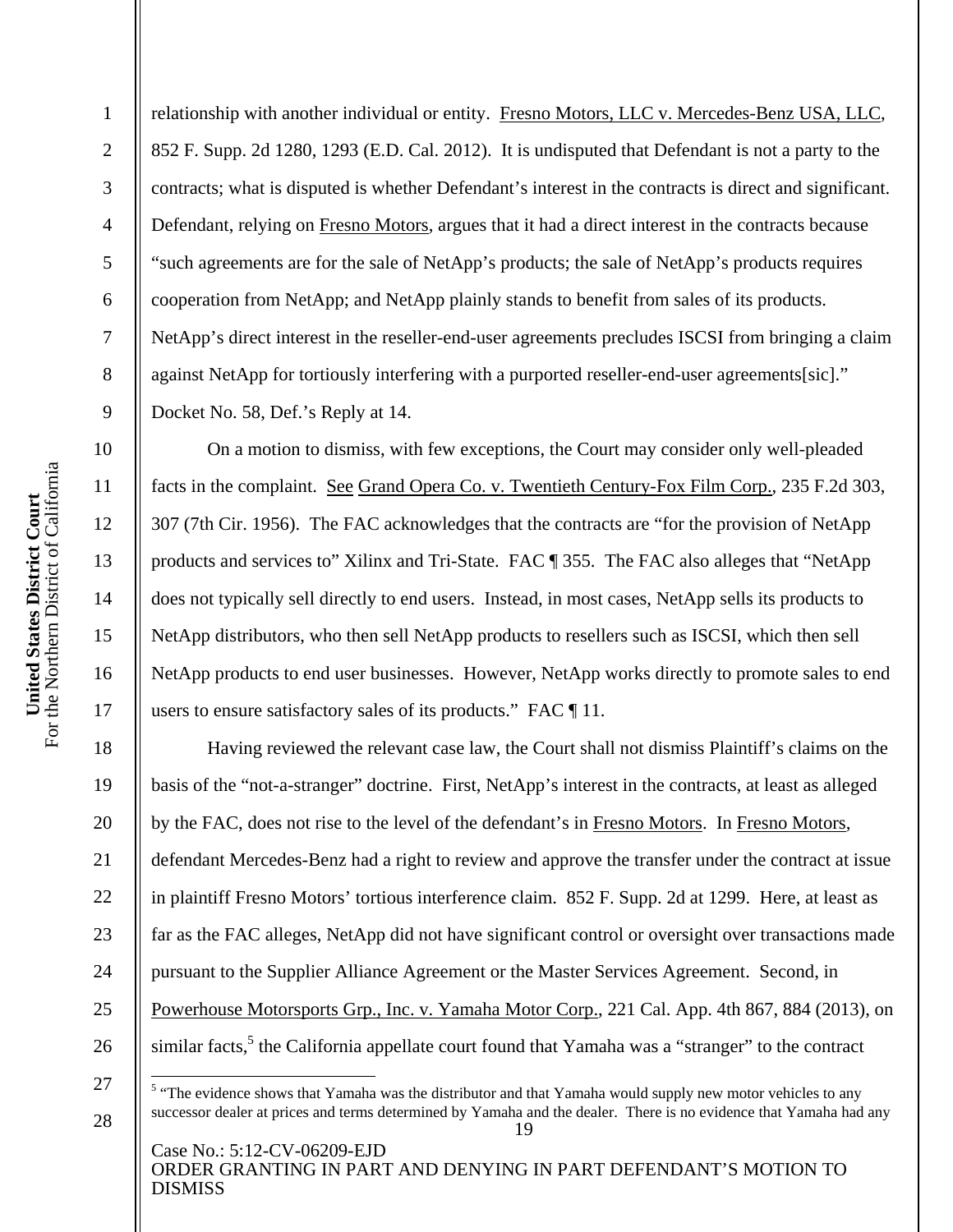2

3

4

5

6

7

8

9

10

11

12

13

14

15

16

17

18

19

20

21

22

23

24

25

26

 $\overline{a}$ 

27

28

despite a distributor-dealer relationship. And finally, many of the decisions applying the "not-astranger" doctrine, including Fresno Motors and Powerhouse, were decided after discovery rather than at the pleadings stage.

The Court turns next to the specific elements of Plaintiff's claims.

## **i. Claim 18: The contract between Plaintiff and Tri-State (Supplier Alliance Agreement)**

Plaintiff alleges that Defendant induced a breach or disruption of this contract by 1) referring Tri-State to ISCSI's competitor(s), which resulted in the Supplier Alliance Agreement not being extended as it had been in 2009, and 2) ISCSI obtained registrations that Defendant failed to honor prior to the expiration of the Supplier Alliance Agreement.

Defendant contends that Plaintiff fails to allege that any customers breached a contract with ISCSI as a result of NetApp's actions. Defendant also contends, and the Court agrees, that "ISCSI cannot allege that customers breached their contracts with it because there are no facts showing the contract terms prohibited customers from buying NetApp products from other sources." Docket No. 51, Def.'s Mot. Dismiss at 21. Plaintiff also fails to identify anything in the contract that would obligate Tri-State to grant Plaintiff an extension.

 However, a plaintiff need not allege an actual or inevitable breach of contract in order to state a claim for disruption of contractual relations. Pac. Gas & Elec. Co. v. Bear Stearns & Co., 50 Cal. 3d 1118, 1129 (1990). While the tort of inducing breach of contract requires proof of a breach, the cause of action for interference with contractual relations is distinct and requires only proof of interference. Id.

Plaintiff alleges that, but for Defendant's referral of Tri-State to other resellers, which was deliberately intended to disrupt the agreements between ISCSI and Tri-State, the Supplier Alliance Agreement would have been extended another term. Although Tri-State was not obligated to extend the contract, and Defendant was not barred from referring Tri-State to other resellers, such

20 right to determine the vehicles sent to the dealer, approve or disapprove any business practice of the dealer, assume any financial obligations to the dealer, or otherwise review any part of the dealer's operations. Nor did Yamaha have any rights to determine the terms or conditions of the Powerhouse/MDK contract apart from approval of the sale and review of MDK's financial stability as a Yamaha dealer." Id.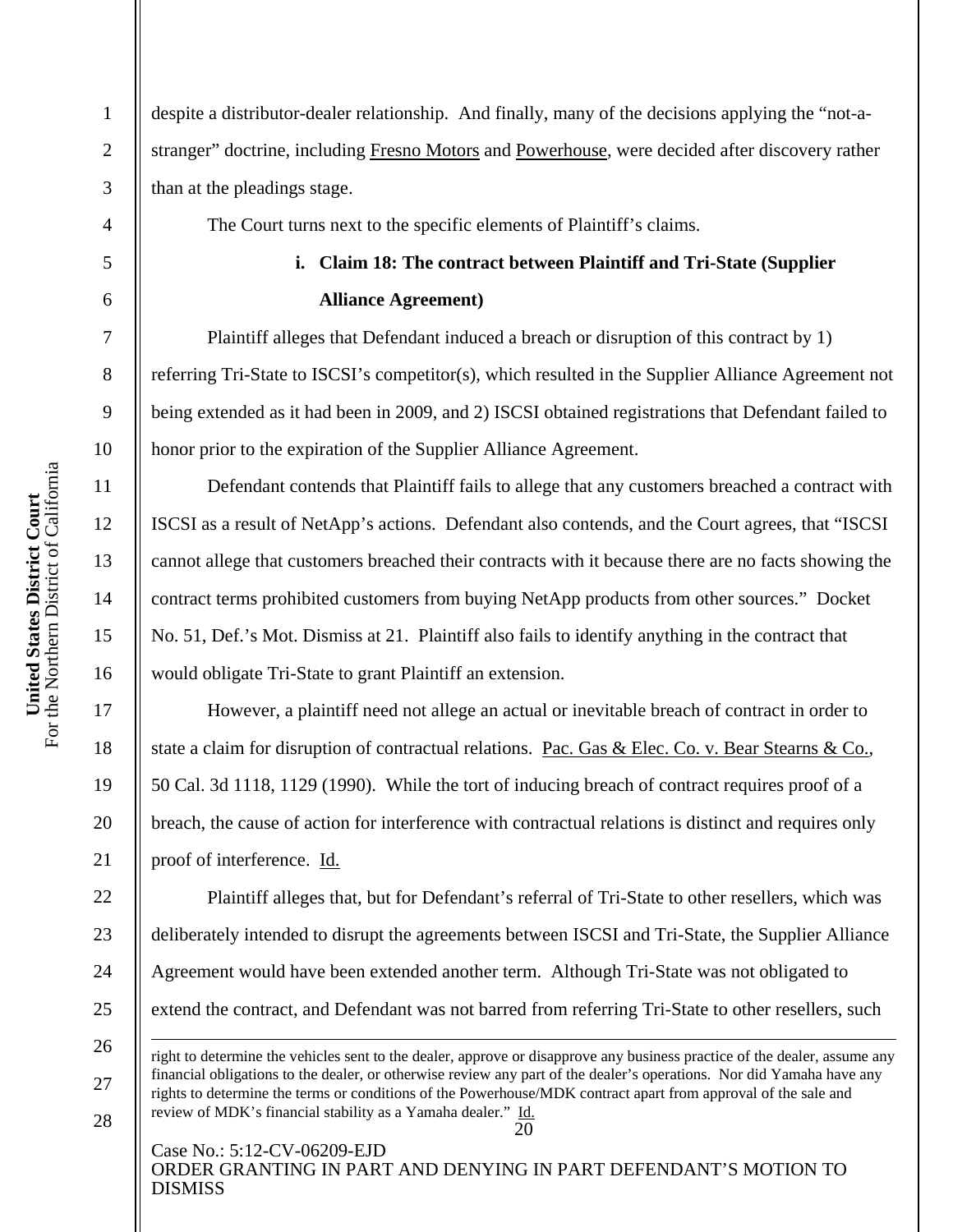2

3

4

5

6

7

8

9

10

11

12

13

14

15

16

17

18

19

20

21

22

23

24

25

26

27

allegations are sufficient to state a claim because Plaintiff alleges that the referrals were intended to interfere with the contractual relationship. See Quelimane Co. v. Stewart Title Guar. Co., 19 Cal. 4th 26, 56 (1998) ("The tort of intentional interference with performance of a contract does not require that the actor's primary purpose be disruption of the contract. . .The rule applies. . .to an interference that is incidental to the actor's independent purpose and desire but known to him to be a necessary consequence of his action.")

For example, in Tuchscher Dev. Enterprises, Inc. v. San Diego Unified Port Dist., 106 Cal. App. 4th 1219 (2003), the court found that allegations that the defendant's interference caused a refusal to extend a negotating agreement's deadline could state a prima facie case for tortious interference. Id. at 1240. Although the court ultimately found that the plaintiff's evidence showed that the third party merely permitted the negotiating agreement to expire, as was its right, id. at 1241, the court's reasoning implies that the plaintiff could have prevailed had the evidence shown that the defendant's interference actually caused the third party's refusal to extend the deadline. Furthermore, in Tuechscher, as in the instant case, there were indications that the third party had extended the agreement once before, an important distinction to avoid turning every contract expiration into a "failure to extend."

For the reasons discussed above, the Court finds that the FAC states a claim for intentional interference with contractual relations as to the contract between Plaintiff and Tri-State. Accordingly, Defendant's motion is DENIED to the extent it seeks to dismiss Claim 18.

# **ii. Claim 19: The contract between Plaintiff and Xilinx (Master Services Agreement)**

Plaintiff alleges that Defendant induced a breach or disruption of this contract by 1) referring Xilinx to ISCSI's competitor(s), 2) instructions to Xilinx that ISCSI would no longer be the NetApp partner covering Xilinx, and 3) NetApp's declining several ISCSI registrations causing ISCSI to no longer be able to provide Xilinx with VPA pricing per the established NetApp VPA with Xilinx. As a result of Defendant's actions, Plaintiff alleges that it became unable to fulfill the terms of the Master Services Agreement ("MSA").

28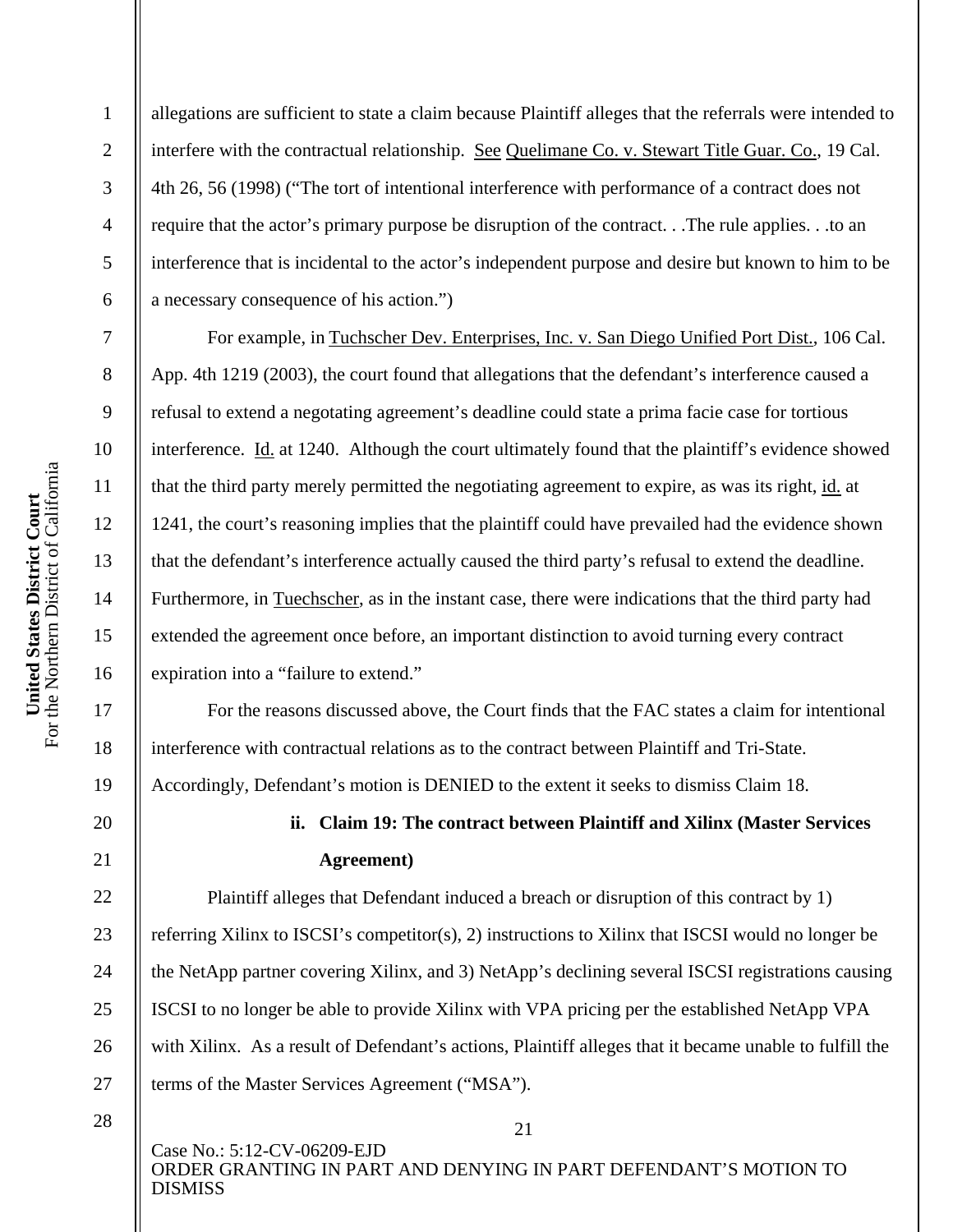The Court finds that claim 19 is insufficiently pleaded. Although Plaintiff alleges that the contractual relationship was disrupted because it became unable to fulfill the terms of the MSA, Plaintiff does not identify any specific contractual term or obligation. As a result, the allegation is conclusory and not entitled to the assumption of truth.

Furthermore, having reviewed the MSA, the Court is unable to identify what, if any, obligations Plaintiff had under this contract. The MSA, according to its terms, obligates ISCSI to "perform the duties specified in one or more Statements of Work signed by each party and incorporated into this Agreement by reference." However, the only Statement of Work attached to the MSA is blank and includes only ISCSI's signature, and as far as the Court can tell the MSA did not actually obligate Plaintiff to do anything.

Accordingly, Claim 19 is DISMISSED with leave to amend.

### **f. Intentional Interference with Prospective Economic Relations (Claims 20 and 21)**

The elements of intentional interference with prospective economic advantage have been stated as follows: (1) an economic relationship between the plaintiff and some third party, with the probability of future economic benefit to the plaintiff; (2) the defendant's knowledge of the relationship; (3) intentional acts on the part of the defendant designed to disrupt the relationship; (4) actual disruption of the relationship; and (5) economic harm to the plaintiff proximately caused by the acts of the defendant. LiMandri v. Judkins, 52 Cal. App. 4th 326, 339 (1997) (internal citations and quotations omitted).

Unlike a claim for intentional interference with contractual relations, a claim for interference with prospective economic relations requires proof that the defendant's conduct is wrongful apart from the interference itself. Della Penna v. Toyota Motor Sales, U.S.A., Inc., 11 Cal. 4th 376, 392 (1995).

As to independent wrongful conduct, Plaintiff alleges that Defendant's conduct was wrongful because of the CEDA violations alleged in Claims 1 through 5, Defendant's breach of its commitments under the VIP and reseller guides, Defendant's intentional misrepresentation, and

28

Case No.: 5:12-CV-06209-EJD ORDER GRANTING IN PART AND DENYING IN PART DEFENDANT'S MOTION TO DISMISS

22

1

2

3

4

5

6

7

8

9

10

11

12

13

14

15

16

17

18

19

20

21

22

23

24

25

26